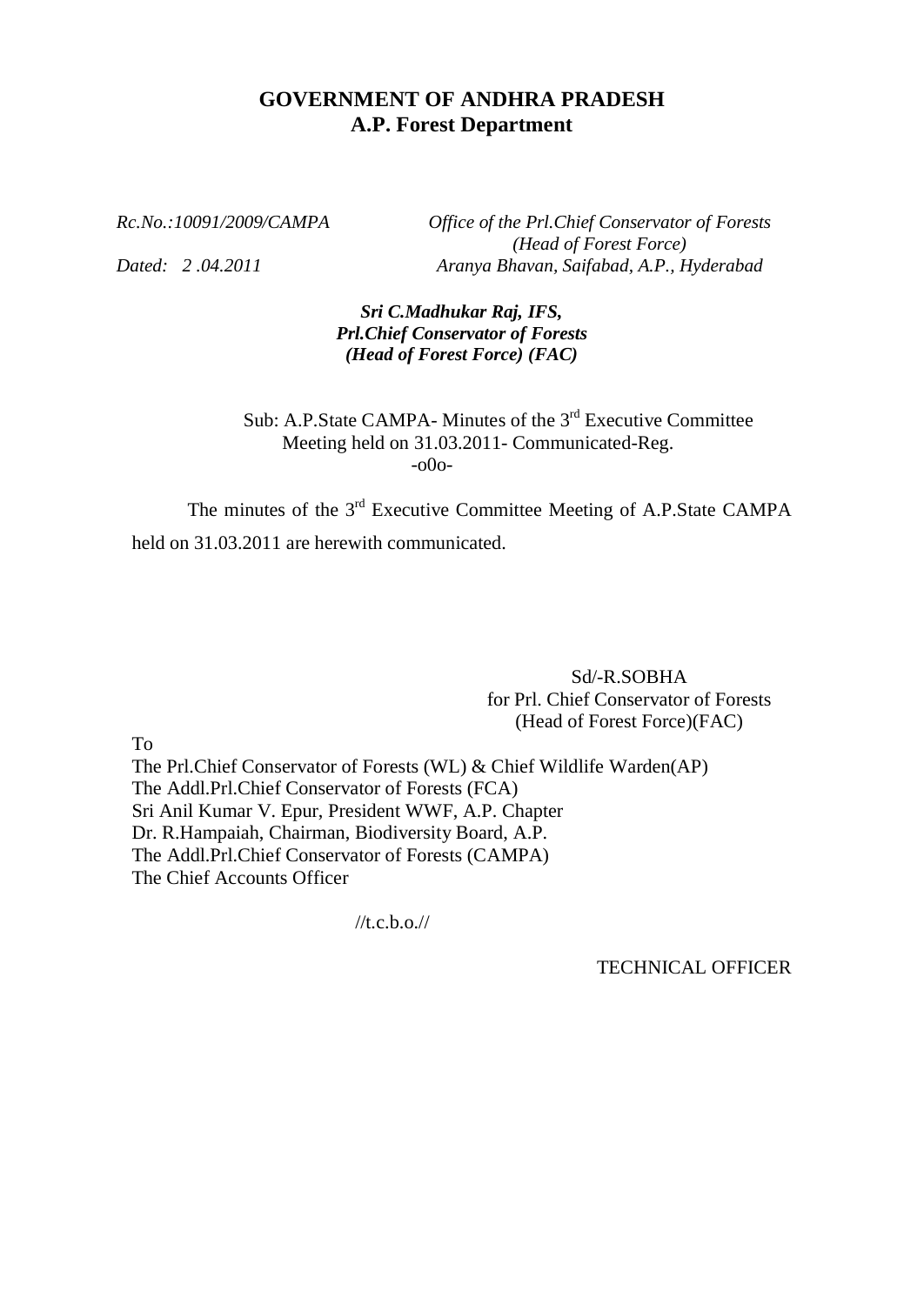### **MINUTES OF THE 3 RD EXECUTIVE COMMITTEE MEETING OF AP STATE CAMPA HELD ON 31.03.2011 IN THE O/O PRL.CCF(HOFF), AP, HYDERABAD.**

#### $\leftarrow 0 \rightarrow 00 \leftarrow 0 \rightarrow 0$

*The following members of the Executive Committee were present:*

| 1. Sri C. Madhukar Raj, IFS,<br>Prl. Chief Conservator of Forests<br>(Head of Forest Force)                | <b>Chairman</b>         |
|------------------------------------------------------------------------------------------------------------|-------------------------|
| 2. Sri Hitesh Malhotra, IFS,<br>Prl. Chief Conservator of Forests (WL) &<br>Chief Wildlife Warden          | <b>Member</b>           |
| 3. Dr. R. Hampaiah,<br>Chairman, Biodiversity Board, AP, Hyderabad.                                        | <b>Member</b>           |
| 4. Sri Anil Kumar V. Epur,<br>President WWF, AP Chapter                                                    | <b>Member</b>           |
| 5. Sri A.V.Joseph, IFS<br>Addl.Prl.Chief Conservator of Forests (CAMPA)                                    | <b>Member Secretary</b> |
| 6. Sri S.B.L.Misra, IFS,<br>Addl.Prl.Chief Conservator of Forests (CAMPA)                                  | <b>Member</b>           |
| 7. Sri. K. Venkat Reddy,<br>A.O. Head Office<br>I/C Chief Accounts Officer,<br>O/o Prl.CCF, AP, Hyderabad. | <b>Member</b>           |

The Chairman, Executive Committee welcomed the members to the third meeting of the Executive Committee of A.P. State CAMPA and appraised the members about AP State CAMPA being the Flagship Programme of the AP Forest Department laying emphasis on Natural Forest Management, Forest & Wildlife Protection, afforestation of forest areas and compensatory lands received in lieu of diverted forest areas. He informed the members that the scheme has made a good impact on forest protection through the continuous vigilance of Base Camps, Strike Forces, Check Posts and Police Parties under CAMPA. The Chairman also appraised the committee about the status of physical and financial achievements under CAMPA – CA  $& NPV$  during the year 2010-11 and the proposals for the year 2011-12. He welcomed the suggestions from the Members on the 2011-12 proposals before placing the same to the AP State CAMPA Steering Committee for approval and implementation in the state.

*The following agenda items were presented and discussed:*

- 1. Overview of A.P. State CAMPA.
- 2. Follow-up of the Minutes of  $2<sup>nd</sup>$  Executive Committee meeting held on 29.04.2010.
- 3. Funds released so far by Ad-hoc CAMPA, New Delhi to A.P. State CAMPA
- 4. Approval of revised APO 2010-11 of CA and NPV component.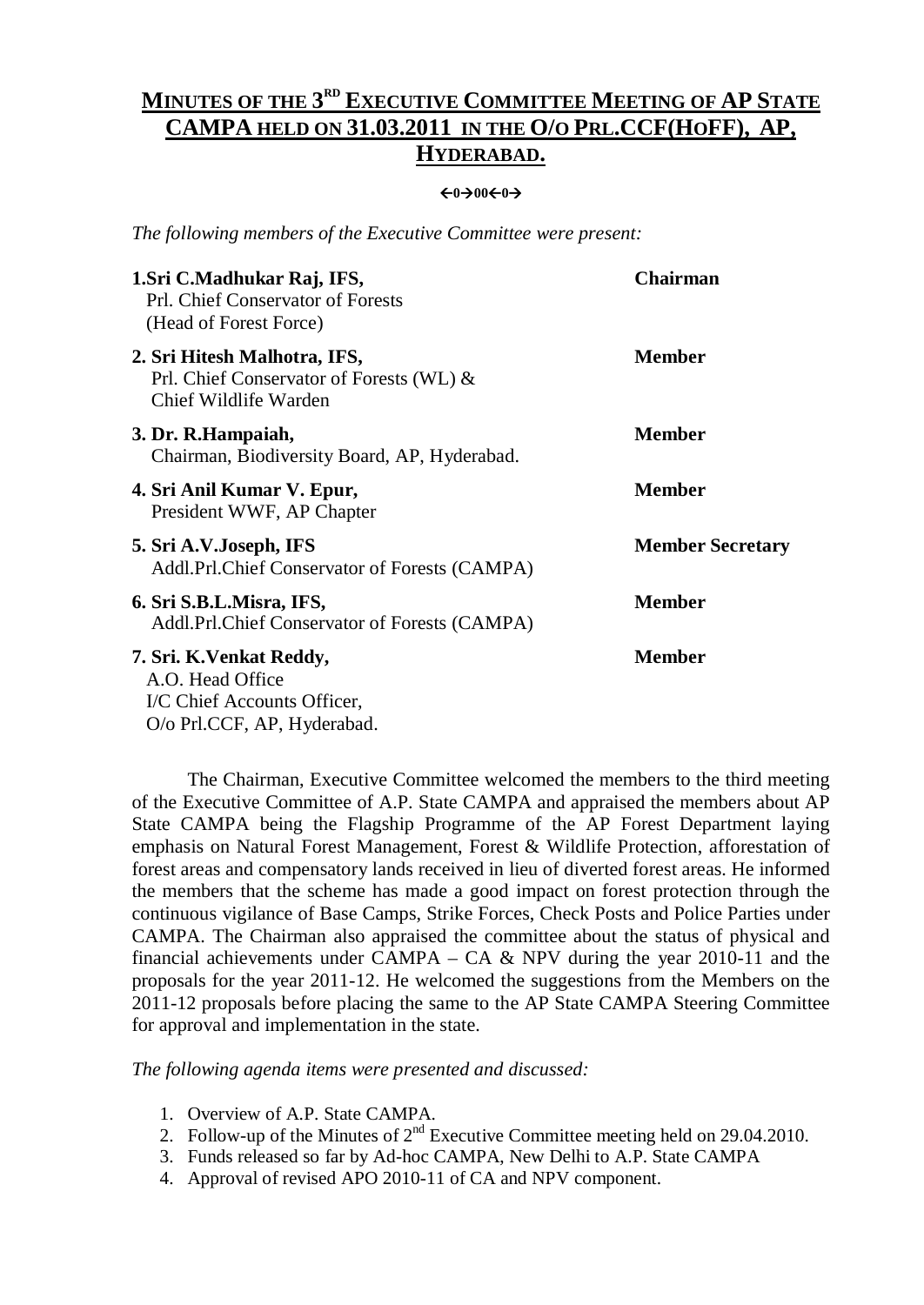- 5. Progress of works for the year 2010-11 for CA component CA / Addl.CA / Penal CA / Safety Zone / CAT / Biodiversity as per revised APO.
- 6. Progress of works for the year 2010-11 for NPV component NFM/ F&WLP/ FFM/ BD & ET/ R&D, CB/ I&CT/ ID&M and OS, as per the revised APO.
- 7. Approval and regularization of expenditure incurred under CAMPA CA / NPV for the year 2010-2011 in addition to approved APO.
- 8. Approval of Annual Plan of Operations for the year 2011-12 for CA component CA / Addl.CA / Penal CA / Safety Zone / Tree Extraction.
- 9. Approval of Annual Plan of Operations for the year 2011-12 for NPV component.
- 10. Approval of Annual Plan of Operations for the year 2011-12 for AP State CAMPA.
- 11. Appraisal of expenditure 2009-10 audited by the Chartered Accountants after reconciliation.
- 12. Annual Report 2009-10.
- 13. Suggestions received from Sri Anil Kumar V Epur, Chairman, WWF, AP State Committee and member Executive Committee AP State CAMPA

#### **Additional Items:**

14. Approval and regularization of expenditure of Rs.30,000/- incurred from the interest accrued under CAMPA funds for conducting Non-Detrimental Findings (NDF) Workshop at Tirupathi on  $26<sup>th</sup>$  and  $27<sup>th</sup>$  Feb.2011.

The decisions of the Executive Committee of AP State CAMPA in the 3<sup>rd</sup> meeting held on 31.03.2011 are as follows:

#### **1. Overview of A.P. State CAMPA**

The APCCF(CAMPA) informed the members the approvals of the Steering Committee during its  $2<sup>nd</sup>$  meeting held on 10.05.2010 in which the APO 2010-11 was approved for Rs. 16864.587 lakhs.

The members of the committee noted the information.

### 2. Follow-up of the minutes of the 2<sup>nd</sup> Executive Committee meeting of A.P. State **CAMPA held on 29.04.2010 and suggestions of 1st Executive Committee meeting.**

The APCCF (CAMPA) gave a detailed presentation on the follow up of actionable points of the 2<sup>nd</sup> Executive Committee meeting minutes held on 29.04.2010 and the latest status of the same.

The members appreciated the initiative taken by the department in implementing the various activities taken up consequent to the  $2<sup>nd</sup>$  meeting. The Committee agreed to include another Rs.100.00 lakhs under Social Security Fund in Forest & Wildlife Protection Component of APO 2011-12 so that the payments can be made from the interest accrued.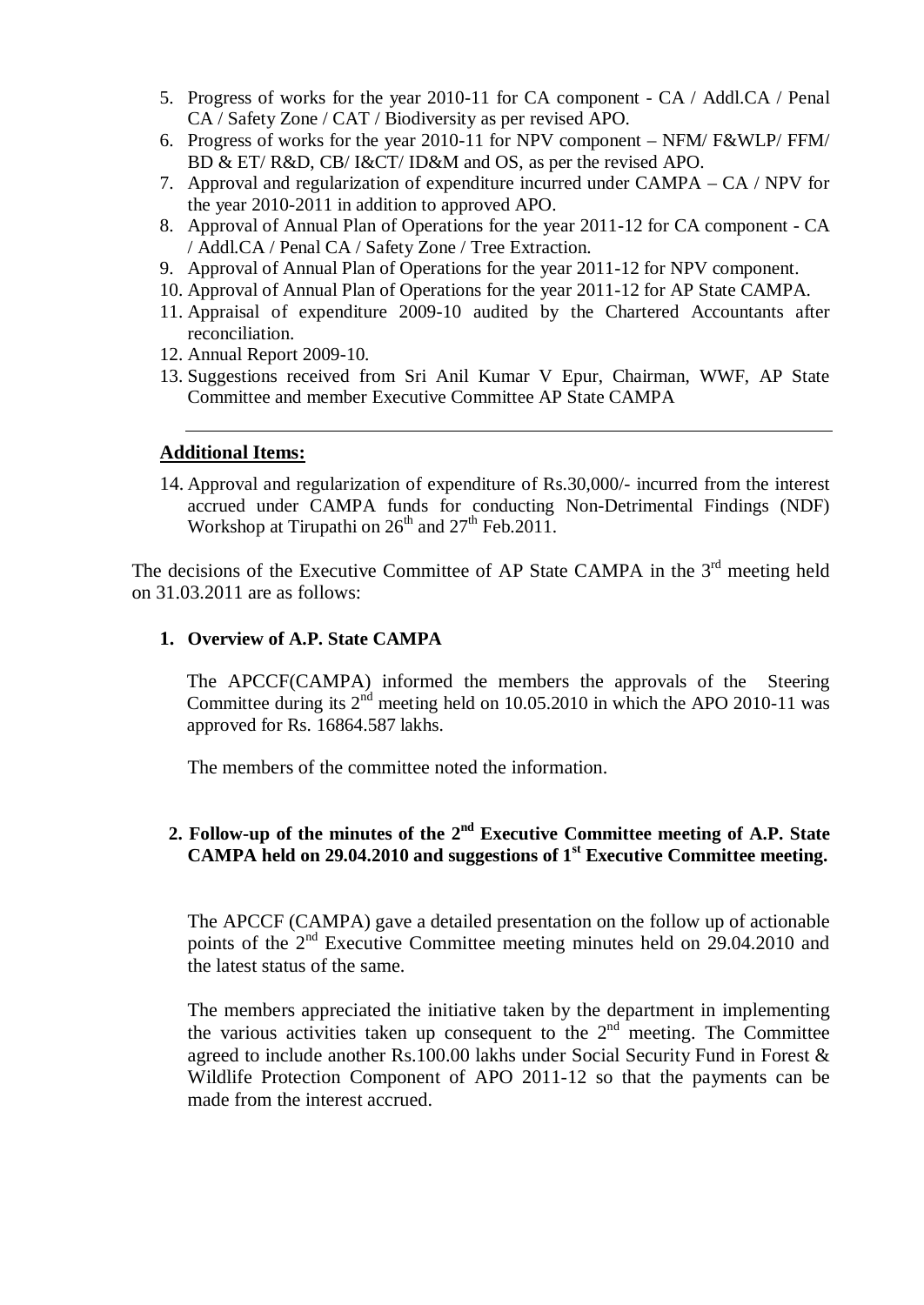### **3. Funds released so far by Ad-hoc CAMPA, New Delhi to A.P. State CAMPA**

The APCCF(CAMPA) informed the members that the Ministry of Environment and Forests, Government of India vide their D.O.No.13-1/2009/CAMPA, Dt: 30.11.2009 have released an amount of Rs.8,978.32 lakhs and subsequently released an amount of Rs.12,074.44 lakhs to the A.P.State CAMPA in the year 2010. This amount has been transferred to Union Bank of India, Saifabad branch bearing savings account No.370602010095981. From this amount so far Rs.8,705.545 lakhs was transferred to the zero balance savings accounts of CFs / CCFs (field officers) for implementing CAMPA upto Feb.2011. An amount of Rs.1086.965 lakhs was spent during 2009-10 and Rs. 5760.621 lakhs upto February 2011 for 2010-11.

The members of the committee noted the information.

### **4. Revision of APO -2010-11 for CA & NPV and approval.**

The APCCF(CAMPA) appraised the committee that the components of Bio-diversity conservation of Rs.1,002.69 lakhs and Extraction of tree growth of Rs.100.00 lakhs have not been implemented completely for want of final clearances, hence the reduction from approved APO CA 2010-11 of Rs.3,233.947 lakhs to Rs.2,322.715 lakhs. They will be taken up in a phased manner in CAMPA as and when clearances are obtained. The shifting of villages under Biodiversity component will be taken up in a phased manner after settlement of ROFR and conduct of Gramsabhas.

The APO 2010-11 for NPV was revised as area under advance operations of NFM was enhanced from 2,810 ha to 4,325 ha, number of Police Parties reduced from 36 to 11 which are actually stationed, Ecotourism reduced to Rs.34.154 lakhs for want of clearances, R&D and Information & Communication Technology components revised and reduced and Infrastructure Development & Maintenance component reduced due to deletion of Quarters at Attapur on advise of MoEF, GoI and grounding of (76) Nos. Quarters to frontline staff out of (176) approved. Forest Fire Management Component also reduced as fire tracing operations could not be taken up due to prolonged rains upto December 2010. Also funds were released to the department under Intensification of Forest Management and 13<sup>th</sup> Finance Commission Funds for the above activities. Hence the reduction from approved APO NPV 2010-11 of Rs. 13,630.64 lakhs to Rs. 10194.528lakhs.

The members of the committee approved the revised APO 2010-11.

### **5. Progress of works for the year 2010-11 for CA/Addl. CA/ Penal CA/ Safety Zone/ Biodiversity.**

The APCCF(FCA) gave a detailed report on progress of works The APO for 2010-11 for CA which was approved for an amount of Rs.3,233.941 lakhs now revised to Rs.2,322.715 lakhs.

The physical and financial progress of works taken up during 2010-11 under CA/Addl.CA/ Penal CA/ Safety Zone/ Biodiversity for an amount of Rs.667.171 lakhs (upto end of February 2011) was apprised to the committee.

The members of the committee noted the progress of works under CA 2010-10.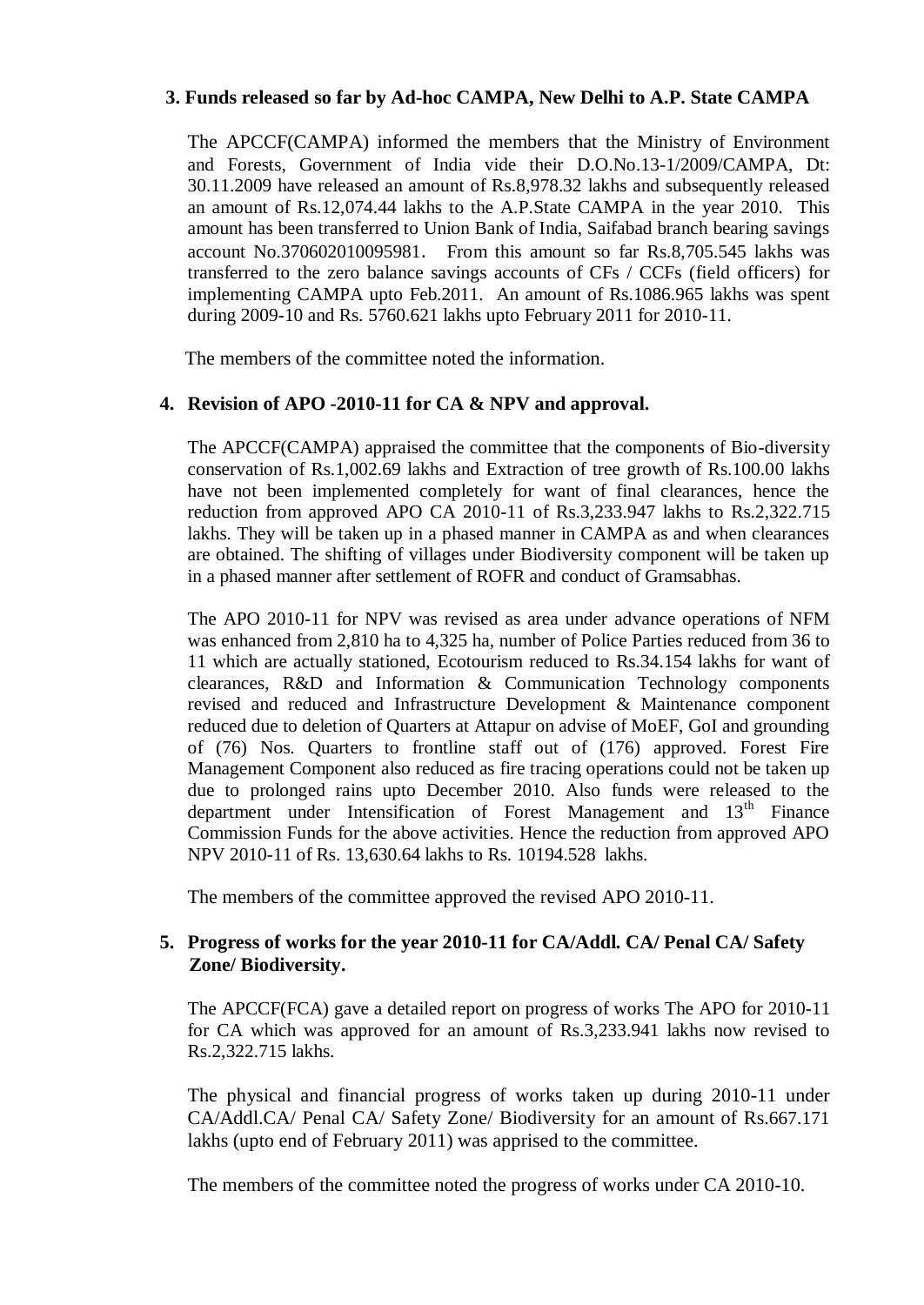### **6. Progress of works for the year 2010-11 for Net Present Value (NPV).**

The APCCF(CAMPA) appraised the committee about progress of works under NPV which was approved for an amount of Rs.13,630.64 lakh, now revised to Rs.10,194.528 lakhs.

The progress of works taken up during 2010-11 under NPV for an amount of Rs.5,093.421 lakhs was apprised to the committee.

The members of the committee noted the progress of works under NPV 2010-11. The achievements under various components during 2010-11 were also presented to the committee. The committee recommended to raise more of miscellaneous species like Mahua, Hardwickia etc. under afforestation component.

The members expressed apprehension on the Eucalyptus plantation as part of Natural Forest management. The Chairman, Executive Committee clarified that the Eucalyptus plantation will be taken up only on degraded lands , under VSS near the village boundaries. The benefits of this plantation will be accrued to the local VSS wherever implemented in VSS areas.

It was pointed out that with the loss of forest land tree cover, it is now critical that the quality of forests in the remaining area is greatly improved with native multipurpose species. The Chairman clarified that great emphasis is being laid on raising native hard wood species in CAMPA.

### **7. Approval and regularization of expenditure incurred under CAMPA-CA/NPV for the year 2010-11 in addition to components approved in APO**

In addition to the approved APO, to protect the forests; promote afforestation; strengthen the frontline staff; store and protect seized material; to legally clinch the offence cases, pending bills of 2009-10 works executed and to build awareness on forest conservation, wildlife conservation and the sacrifices made by the forest personnel in discharge of their duties are remembered through Vanamahotsava, Martyrs' Day and Wildlife Week celebrations and expenditure was incurred during the year 2010-11.

The Executive Committee ratified the expenditure incurred.

### **8. Approval of Annual Plan of Operations for the year 2011-12 for CA / Addl.CA / Penal CA / Safety Zone / Biodiversity.**

The committee agreed to the Annual Plan of Operations 2011-12 for CA / Addl.CA / Penal CA / Safety Zone / Biodiversity for an outlay of Rs.1897.707 lakhs for implementing during the year 2011-12. Component wise details are given below ( Annexure II ):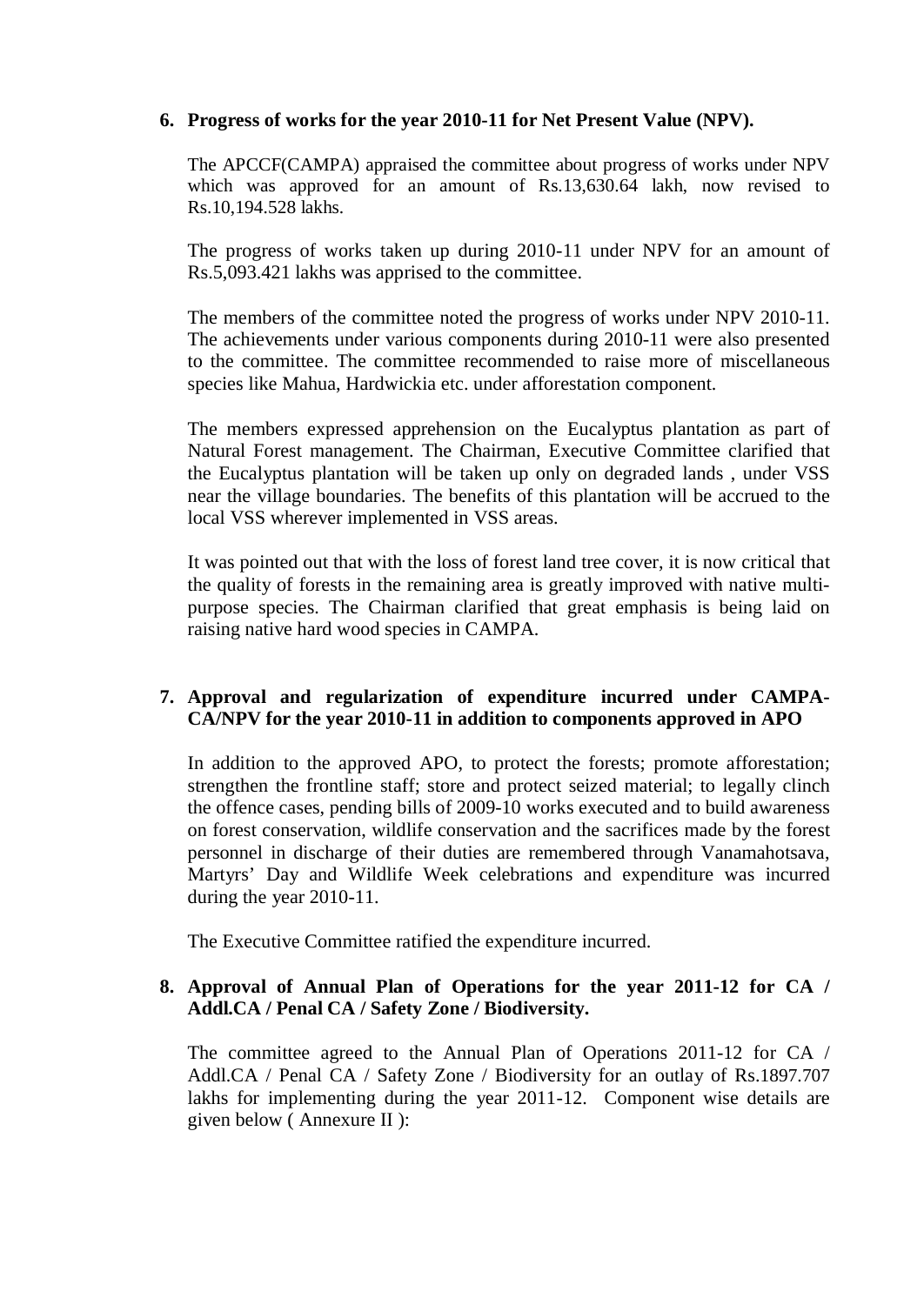| S.<br>No.                   | <b>Component</b>                                                                                                  | <b>Fin. Outlay</b><br>(Rs. in lakhs) |
|-----------------------------|-------------------------------------------------------------------------------------------------------------------|--------------------------------------|
|                             | <b>CA</b>                                                                                                         | 1365.054                             |
| $\mathcal{D}_{\mathcal{L}}$ | Addl. CA/ Penal CA                                                                                                | 96.028                               |
| 3                           | <b>Safety Zone</b>                                                                                                | 43.151                               |
| $\overline{4}$              | Extraction of Tree Growth for diverted forest areas                                                               | 35.298                               |
| 5                           | Biodiversity conservation in FDPT Srisailam under<br>UCIL, 400 KV Line and Tail Pond Eco-restoration<br>Projects. | 159.00                               |
|                             | <b>TOTAL</b>                                                                                                      | 1698.531                             |

### **9. Approval of Annual Plan of Operations for the year 2011-12 for NPV.**

The committee agreed to the Annual Plan of Operations 2011-12 for NPV for an outlay of Rs.21,109.540 lakhs for implementing during the year 2011-12. Component wise details are given below( Annexure III to XII ):

| Sl.<br>No.     | Component                                   | <b>Total</b><br>Amt. for<br>2011-12<br>Rs. In<br>Lakhs |
|----------------|---------------------------------------------|--------------------------------------------------------|
| 1              | <b>Natural Forest Management</b>            | 5048.904                                               |
| $\overline{2}$ | Forest & Wildlife Management                | 8365.185                                               |
| 3              | <b>Forest Fire Management</b>               | 213.509                                                |
| $\overline{4}$ | <b>Biodiversity Conservation</b>            | 2986.548                                               |
| 5              | Ecotourism                                  | 476.450                                                |
| 6              | Research & Development                      | 490.000                                                |
| 7              | Capacity Building                           | 1091.268                                               |
| 8              | Information Technology and<br>Communication | 1249.605                                               |
| 9              | Infrastructure Development &<br>Maintenance | 1180.000                                               |
|                | <b>TOTAL</b>                                | 21101.469                                              |

The committee suggested that another Rs. 100.00 lakhs may be provided in Forest and Wildlife Protection component of APO 2011-12 as Social Security fund for accidental death insurance cover for protection duty staff, besides the Rs.100.00 lakhs already provided in 2010-11 as the enhancement of insurance claim from Rs.1.00 lakh to Rs 2.50 lakh per person is sought from the government and as there is increased threat to the lives of forestry personnel. This will be in addition to the compensation paid to regular staff as per existing Government Orders.

The committee also suggested to build up a Security Fund of Rs.100.00 lakhs under Biodiversity component of APO 2011-12 for resolving man-animal conflict cases to be kept in Head Office. This may be deposited every year for a period of five years, starting from 2011-12, to have a readily accessible fund for immediate payment of compensation for such cases.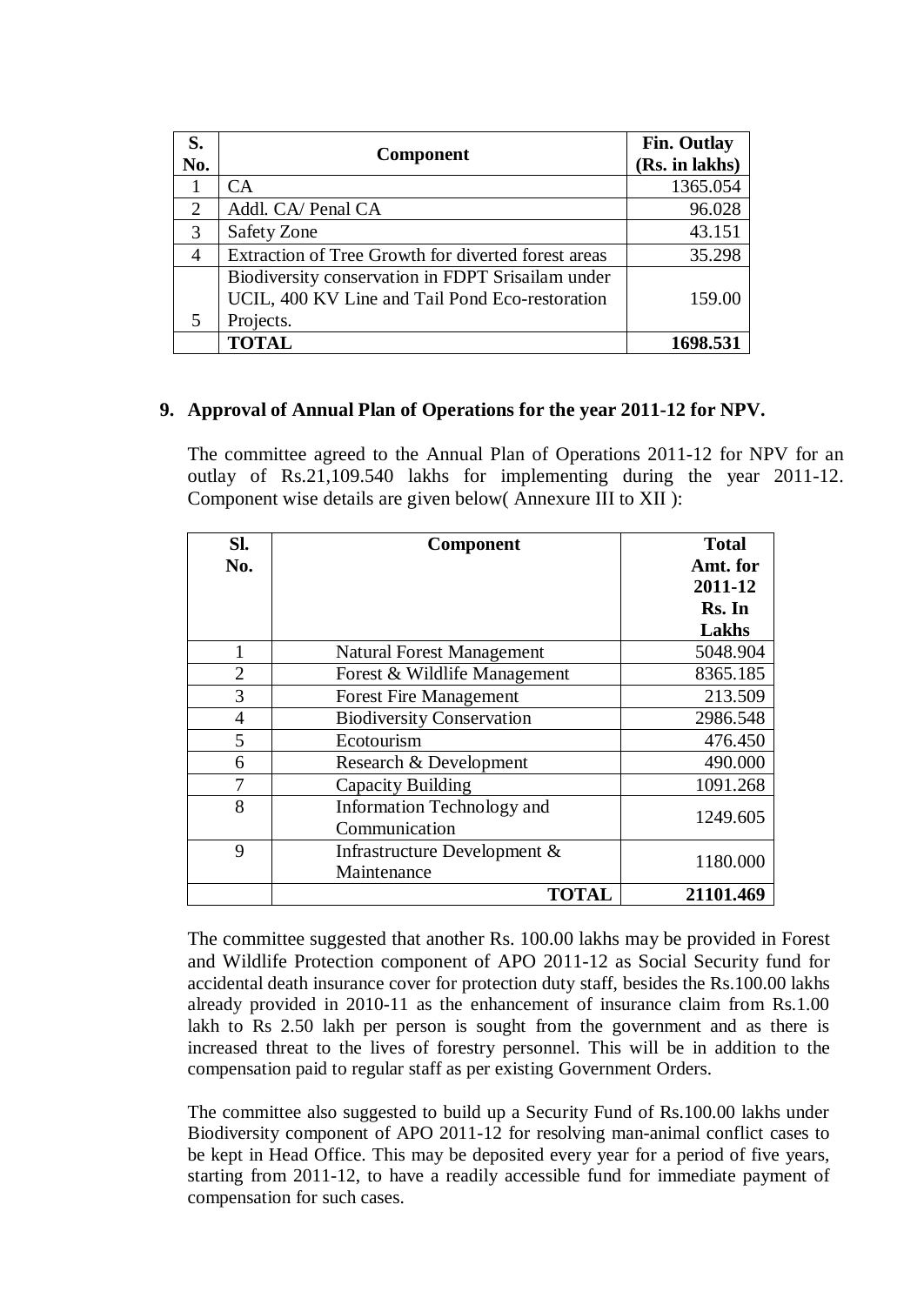The above suggestions have been incorporated and the outlay for NPV APO 2011-12 is approved for Rs. 21101.469 lakhs.

Mr. Epur made the following suggestions:

- a) Under Forest and Wildlife Protection Component, installation of CC TVs at the check post along with video footage storage and download facilities at crucial check posts across AP, may be explored since many of the checkposts are not having power supply.
- b) Using mobiles phones for monitoring and ensuring staff presence on field. Forest Department can tie up with any of the service provider viz., BSNL, Airtel, Vodafone, etc. to make available data on staff movement through a tracking system using the cell phones, already available with the staff. The regular presence of the staff at the sites will improve. This will be studied and implemented wherever feasible.
- c) Under Ecotourism component, the model of public private partnership be followed by inviting specialists in the field of ecotourism to invest in ecotourism projects. Proper guidelines and framework of operations can be drawn under the Indian Wildlife Protection Act and terms and conditions viz., percentage of revenue sharing for the investor, local communities and Forest Department may be clearly outlined. PCCF (WL) agreed that the idea can be explored. The investment by the forest department can be minimized thus. This is the model being followed in Africa & other parts of the world.
- d) Under Water Resources Management of Biodiversity Component, it was suggested that innovative methods using the latest science and technology may be adopted for providing water for animals in the forests areas. An example of the WWF's initiative of using solar based deep well pumping system was mentioned in this regard. This can be taken up wherever possible. Also, the check dams could be lined with plastic sheets and covered back with earth to reduce seepage losses.
- e) Under the section on Wildlife Extension and Education, the Forest Department should fund and involve credible wildlife and nature NGOs and outsource the extension and education programmes for more outreach as well as better monitoring. WWF's proposal for Environment Education for schools and communities in and around the Kawal Wildlife Sanctuary was put up to the PCCF (WL) for inclusion into the protection plan being developed for Kawal WLS, within the outlay provided.
- f) Awareness for sea turtle conservation among coastal communities in AP can also be included as part of the Sea Turtle nests protection and maintenance of hatcheries. WWF expressed willingness to take up this initiative and lauded the present work carried out by the Forest Department in protecting the turtle nests through in situ and ex situ conservation on the various beaches of AP. This activity will be continued annually.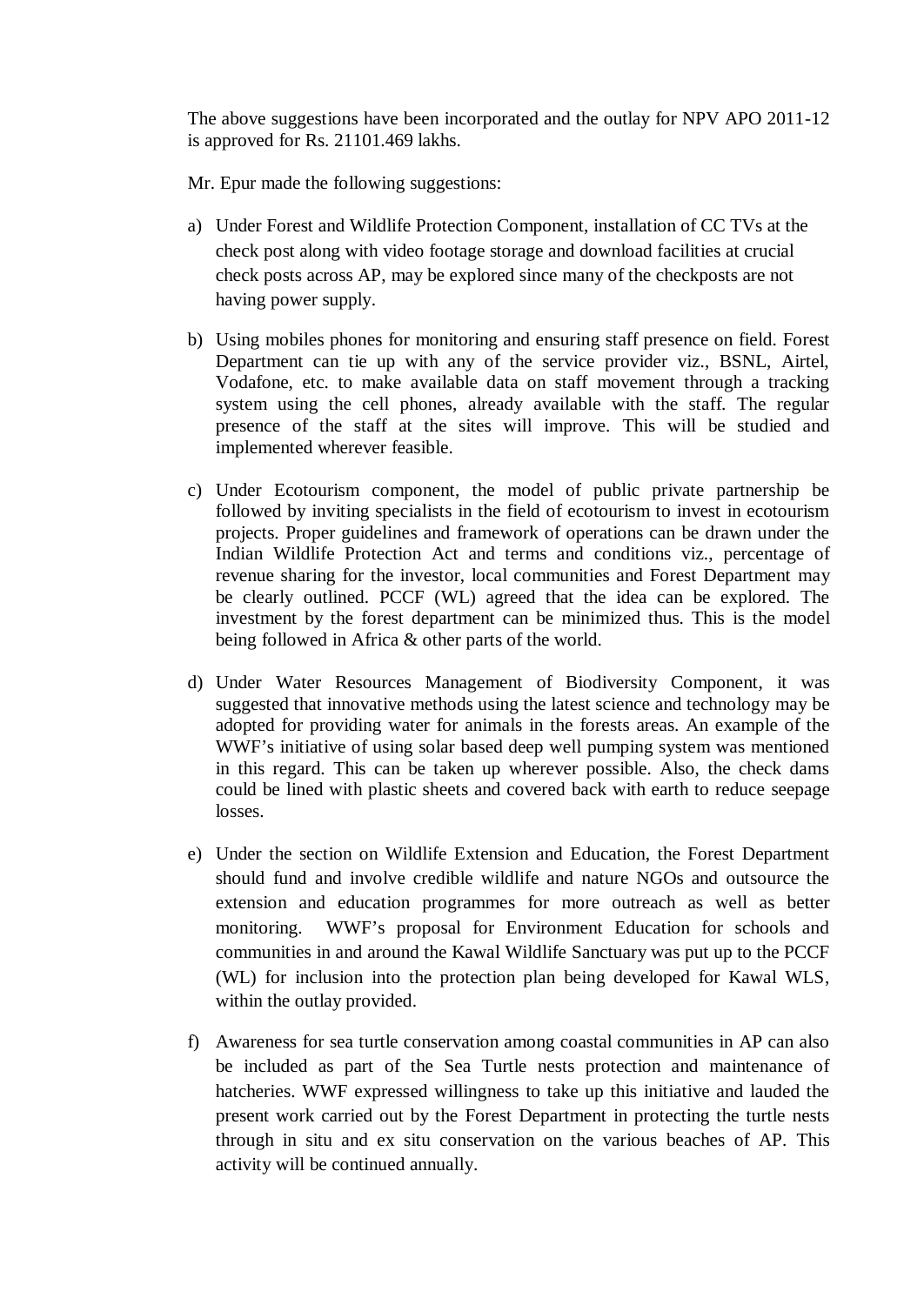g) Seek support of credible wildlife NGOs in wildlife research and data collection. Organizations like the WWF can support Forest Department in installing camera traps for monitoring tiger and other co-predator presence in the forest areas. PCCF (WL) requested WWF to facilitate the forest department in procuring good quality cameras for installing in the Tiger Reserve

### **10. Approval of Annual Plan of Operations for the year 2011-12 for Rs. 22800.00 Lakhs.**

The committee agreed to the Annual Plan of Operations 2011-12 of AP State CAMPA for an outlay of Rs.22800.00 lakhs for implementing during the year 2011-12. Major Component wise details are given below( Annexure I):

|                |                                | Rs. In lakhs         |
|----------------|--------------------------------|----------------------|
| <b>Sl. No.</b> | <b>Component</b>               | Total Amt. for 2011- |
|                |                                | 12                   |
|                | $\Delta$                       | 1698.531             |
|                | <b>NPV</b>                     | 21101.469            |
|                | <b>GRAND TOTAL APO 2011-12</b> | 22800.000            |

It was also suggested that the APO be periodically reviewed once in six months by the Committee and mid-course corrections, if any, be presented to the Executive Committee by September, every year.

### **11. Appraisal of expenditure 2009-10 audited by the Chartered Accountant after reconciliation.**

The Audited amount by Internal Audit conducted by Accounts Officers of Circles was Rs.1091.752 lakhs whereas the audited expenditure of Chartered Accountant was Rs. 1105.82 lakhs. These audited expenditures were reconciled in September 2010 in the Head Office by CAMPA Section and the final audited expenditure is Rs. 1086.965 lakhs. The final corrected Audit Reports by Chartered Accountant for this amount has been submitted to MoEF ,GoI.

The committee noted the audited expenditure for 2009-10 and appreciated the Audit reconciliation.

### **12. Placing of the Annual Report – 2009-10.**

As per the guidelines of Adhoc CAMPA (Central) an Annual Report has to be prepared and published every year on utilization of the CAMPA funds. Accordingly the annual report of 2009-10 of A.P.State CAMPA was published and the copy sent to the MoEF, GoI as per CAMPA guidelines. An expenditure of Rs. 2.228 lakhs is incurred for printing of 800 copies of the Annual Report 2009-10 from out of the interest amount accrued under CAMPA Funds.

Copy of the Annual Report was presented to the committee members and the expenditure incurred was ratified.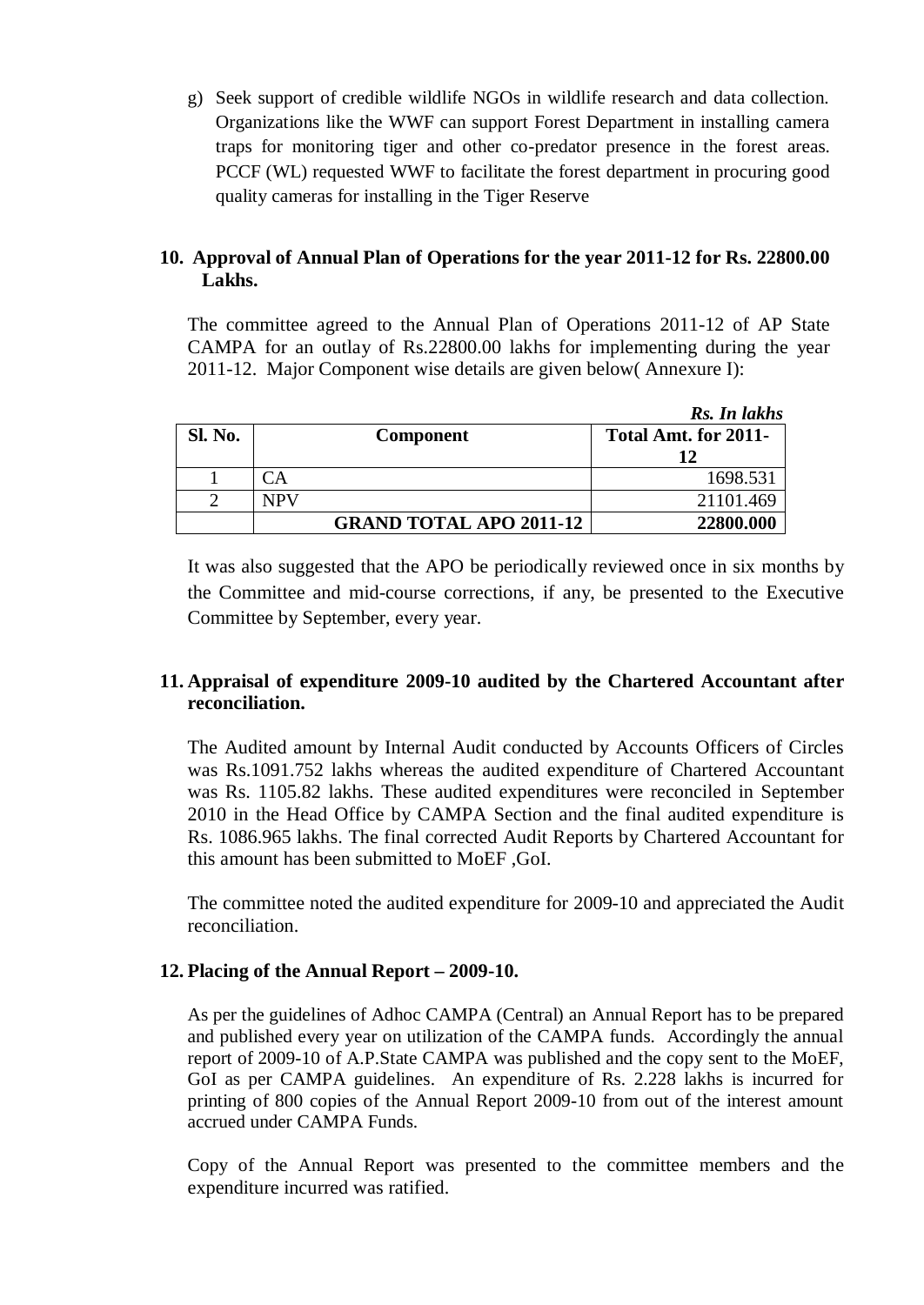### **13.Implementation of suggestions received from Sri Anil Kumar V. Epur, chairman, WWF India, A.P. State Chapter.**

Sri Anil Kumar V Epur, Chairman, WWF, AP State Committee and member Executive Committee AP State CAMPA in his letter dated 04.03.2011 suggested the inclusion of water management for wildlife in PAs during summer, conducting motivational workshops for field level staff and participation of recognized and credible NGOs in training workshop for forest personnel. Accordingly, all the items have been proposed in the APO 2011-12 under Biodiversity Conservation Component.

The committee noted this action.

**14. Approval and regularization of expenditure of Rs.30,000/- incurred from the interest accrued under CAMPA funds for conducting Non-Detrimental Findings (NDF) Workshop at Tirupathi on 26th and 27th Feb.2011 and engaging an Assistant Accounts Officer on a fixed remuneration of Rs.15,000/- pm from out of interest accrued from CAMPA Funds from 17th Jan.2011 in CAMPA Section.**

The Executive Committee ratified the above expenditure incurred.

The meeting concluded with thanks to the Chair.

Sd/- C. Madhukar Raj Principal Chief Conservator of Forests (Head of Forest Force)

//True Copy//

For Prl. Chief Conservator of Forests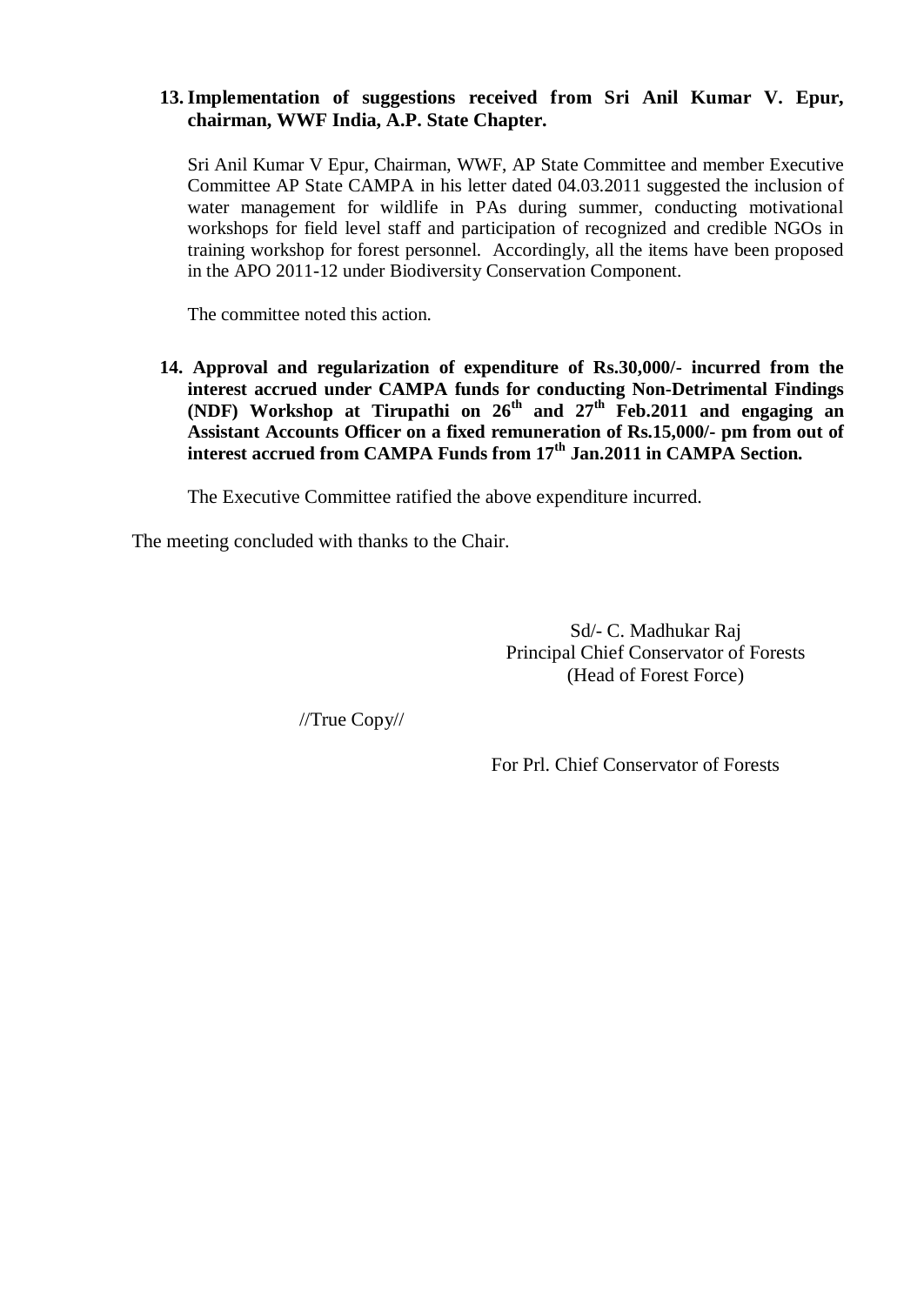## **ANNEXURE – I**

## **COMPONENT WISE REQUIREMENT OF FUNDS UNDER CAMPA –FOR THE YEAR 2011-12**

| Sl.<br>No.     | <b>Components</b>                      | <b>Financial outlay</b><br>Rs. in Lakhs. |
|----------------|----------------------------------------|------------------------------------------|
|                | <b>Compensatory Afforestation (CA)</b> | 1698.531                                 |
| $\overline{2}$ | <b>Net Present Value (NPV)</b>         | 21101.469                                |
|                | <b>Total</b>                           | 22800.000                                |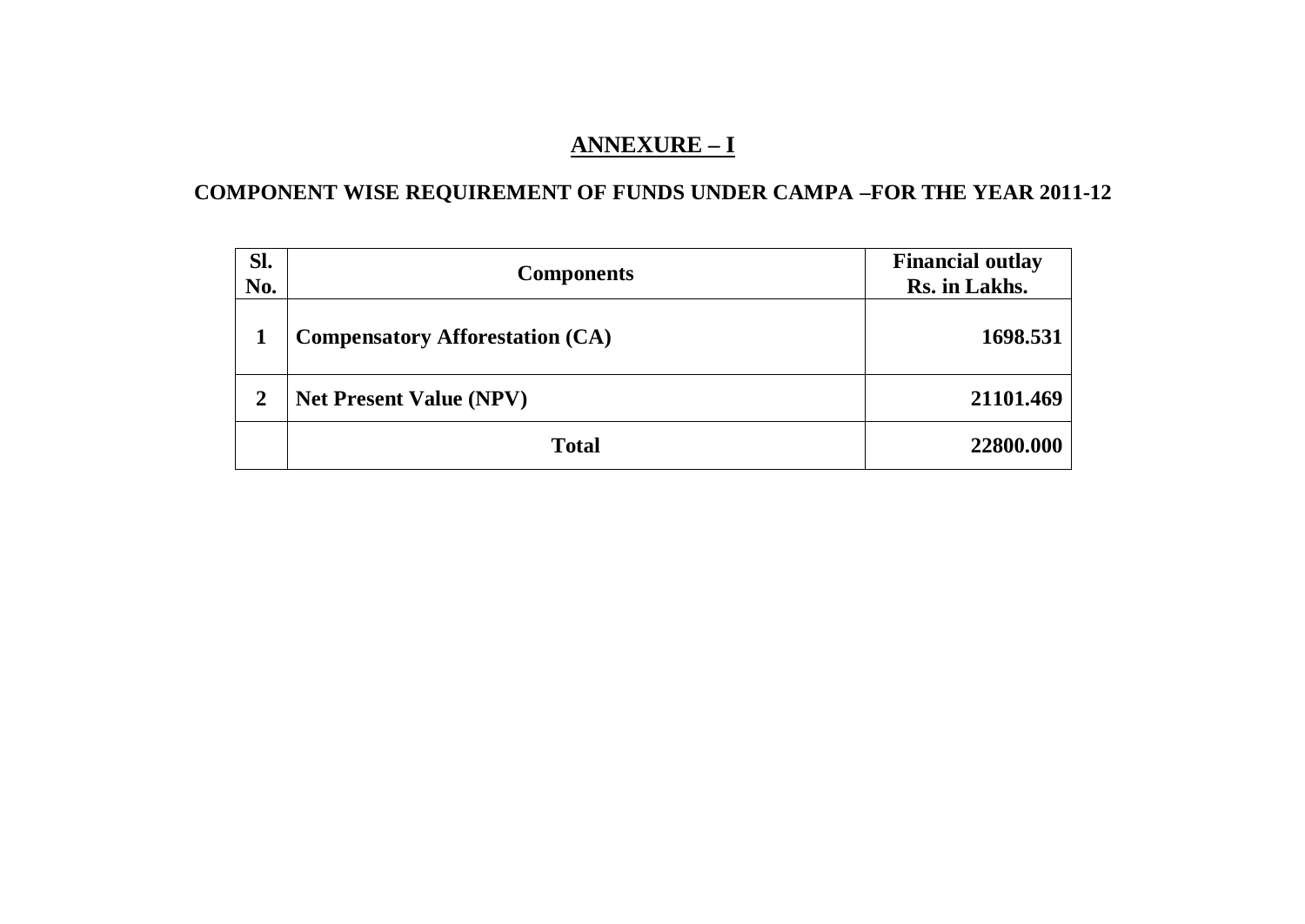## **ANNEXURE – II**

# **CATEGORY WISE REQUIREMENT OF FUNDS UNDER CAMPA – CA FOR**

| SI.                     | <b>Components</b>                                           | $\boldsymbol{R}$ |
|-------------------------|-------------------------------------------------------------|------------------|
| No.                     |                                                             | <b>Phy</b> in    |
| $\mathbf{1}$            | <b>Compensatory Afforestation</b>                           | 4613             |
| $\overline{2}$          | <b>Addl.CA/Penal CA.</b>                                    | 361              |
| 3                       | <b>Safety Zone.</b>                                         |                  |
| $\overline{\mathbf{4}}$ | <b>Extraction of tree growth from diverted forest areas</b> | 27257            |
| 5                       | <b>Biodiversity conservation</b>                            | 3 Pro            |
|                         | <b>Total</b>                                                | 5017.95          |
|                         |                                                             |                  |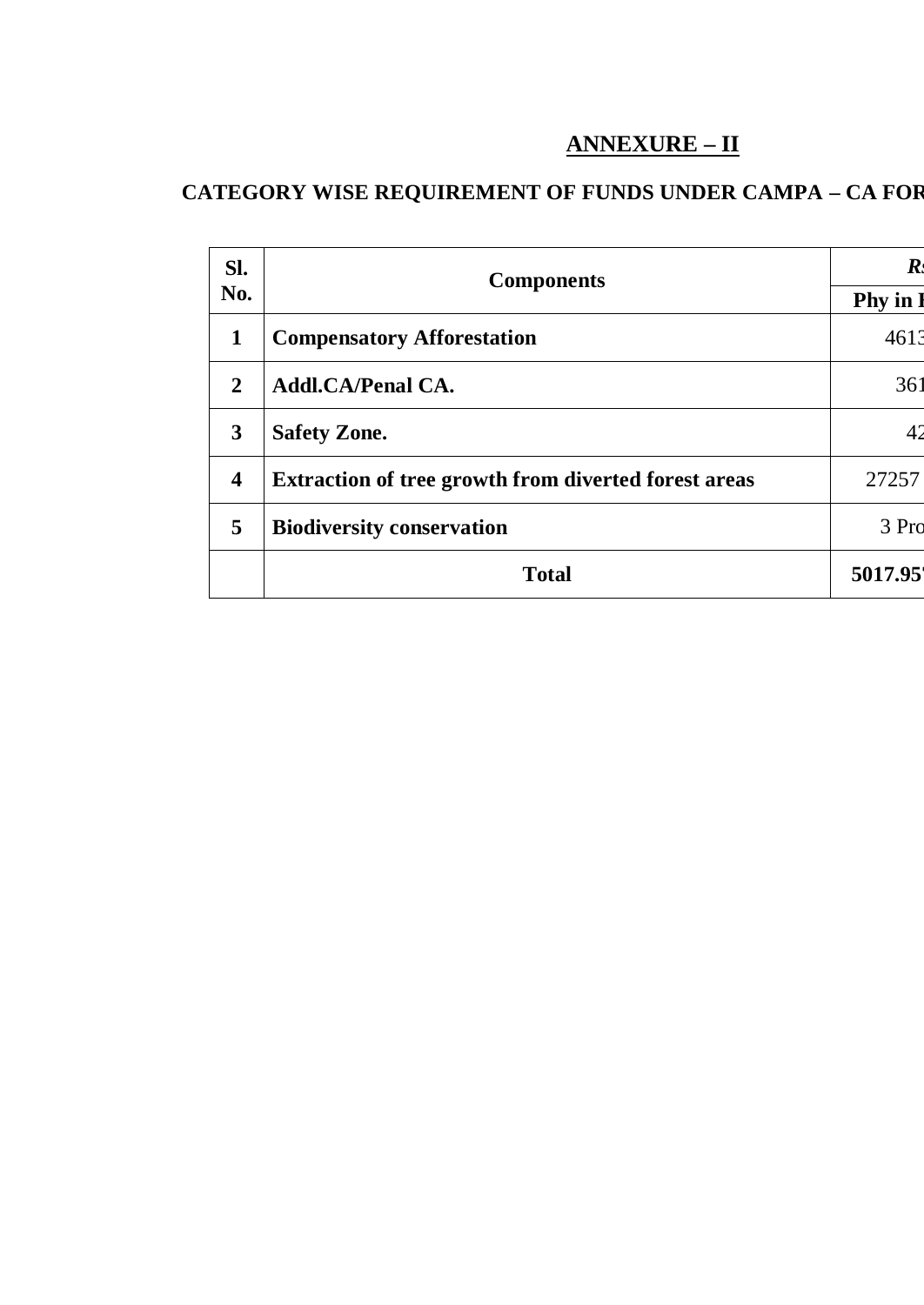## **ANNEXURE – III**

## *ABSTRACT*

### Annual Plan of Operations for Net Present Value for the year 2

| SI.<br>N <sub>0</sub> | <b>Components</b>                        | <b>Tota</b><br>Rs. |
|-----------------------|------------------------------------------|--------------------|
| $\mathbf{1}$          | <b>Natural Forest Management</b>         |                    |
| 2                     | Forest & Wildlife Protection*            |                    |
| 3                     | <b>Forest Fire Management</b>            |                    |
| $\overline{4}$        | Biodiversity Conservation*               |                    |
| $\mathfrak{S}$        | Eco-tourism                              |                    |
| 6                     | Research & Development                   |                    |
| 7                     | Capacity building                        |                    |
| 8                     | Information Technology & Communication   |                    |
| 9                     | Infrastructure Development & Maintenance |                    |
|                       | <b>Grand Total:</b>                      |                    |

*\* Spillover works of 2010-11 for construction of quarters, protection wall in urban forest blocks and biodiversity conservation components ; Social Security Fund of Rs 100.00 lakhs in Forest & WL Protection for payme Fund of Rs.100.00 lakhs for payment of compensation in Biodiversity component under Man-Animal Conflict are included*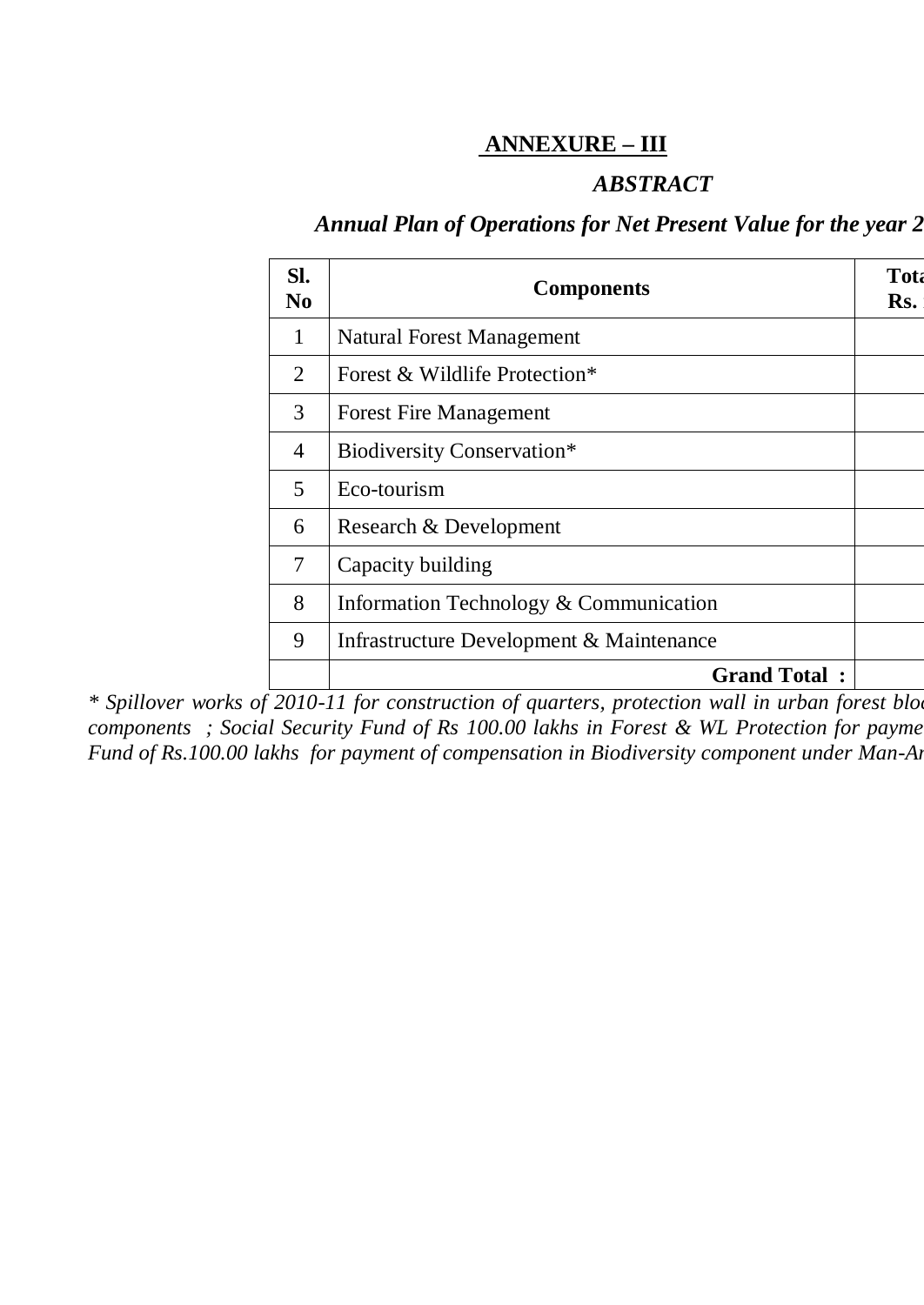# **ANNEXURE – IV**

# **NATURAL FOREST MANAGEMENT**

| SL.                     | <b>Components</b>                                                                        | Unit  |
|-------------------------|------------------------------------------------------------------------------------------|-------|
| No.                     |                                                                                          | cost  |
| $\mathbf{A}$            | <b>Management of plantations and forests</b>                                             |       |
| $\mathbf{1}$            | Improvement & Management of Teak plantations in which mechanical & silvicultural         | 0.025 |
|                         | thinnings not carried out as per Working Plan Prescriptions.                             |       |
| $\boldsymbol{2}$        | Improvement and Management of natural bamboo bearing forests                             | 0.08  |
| $\overline{\mathbf{3}}$ | Rehabilitation of degraded Teak bearing areas, destroyed teak plantations and felled     | 0.077 |
|                         | <b>Teak Plantations.</b>                                                                 |       |
| $\overline{\mathbf{4}}$ | Improvement and Management of red sanders bearing forests                                | 0.100 |
|                         |                                                                                          |       |
|                         | <b>Total A:</b>                                                                          |       |
| B                       | <b>Artificial Regeneration</b>                                                           |       |
|                         | <b>Teak Plantations</b>                                                                  |       |
| $\mathbf{1}$            | Raising of teak plantation in 2X2 mt. espacement                                         | 0.195 |
| $\overline{2}$          | Advance operations for teak plantations to be carried out in next planting season (2012) | 0.100 |
|                         | including raising of nursery                                                             |       |
|                         | <b>Eucalyptus Plantations</b>                                                            |       |
| $\overline{\mathbf{3}}$ | Raising of Eucalyptus plantation in 3X2 mt espacement                                    | 0.198 |
| $\overline{\mathbf{4}}$ | 1st year maintenance of (Eucalyptus) plantation                                          | 0.079 |
| 5                       | Advance Operations for Clonal Eucalyptus to be raised in next planting season(2012)      | 0.445 |
|                         | including raising of nursery                                                             |       |
|                         | <b>Red Sanders Plantations</b>                                                           |       |
| 6                       | Raising of Red Sanders plantation in 2X2 mt espacement                                   | 0.240 |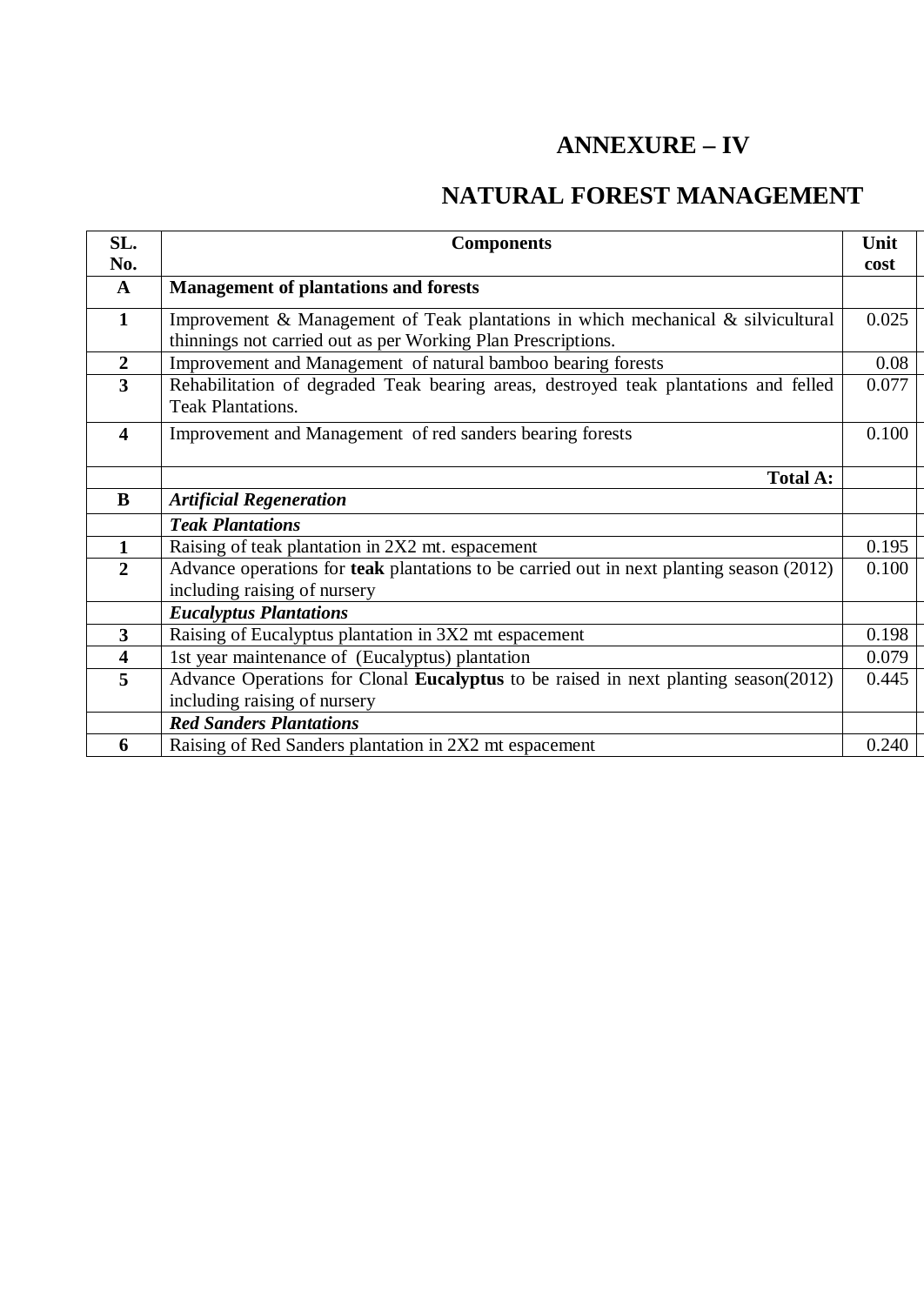| 7  | Advance Operations for Raising Red sanders / Silver Oak Plantations to be raised in     | 0.100 |
|----|-----------------------------------------------------------------------------------------|-------|
|    | next planting season(2012) including raising of nursery                                 |       |
|    | <b>Bamboo plantations</b>                                                               |       |
| 8  | Raising of bamboo plantations - including barbed wire fencing                           | 0.235 |
| 9  | Advance Operations for raising bamboo plantation and inter-planting with eucalyptus     | 0.345 |
|    | clones under semi mechanical method, to be raised in next planting season 2012          |       |
|    | including raising of nursery                                                            |       |
|    | <b>Silver Oak plantations</b>                                                           |       |
| 10 | Raising of silver oak plantations (3X3 espacement)                                      | 0.144 |
| 11 | Advance Operations and raising including nursery raising                                | 0.092 |
|    | <b>Barren Hill Afforestation</b>                                                        |       |
| 12 | Advance operations for barren Hill Afforestation with mixed species to be raised during | 0.200 |
|    | 2012 including raising of nursery                                                       |       |
|    | <b>Sandalwood plantations</b>                                                           |       |
| 13 | Sandal Wood Propagation                                                                 | 0.120 |
|    | <b>Total B:</b>                                                                         |       |
|    | <b>Grand Total:</b>                                                                     |       |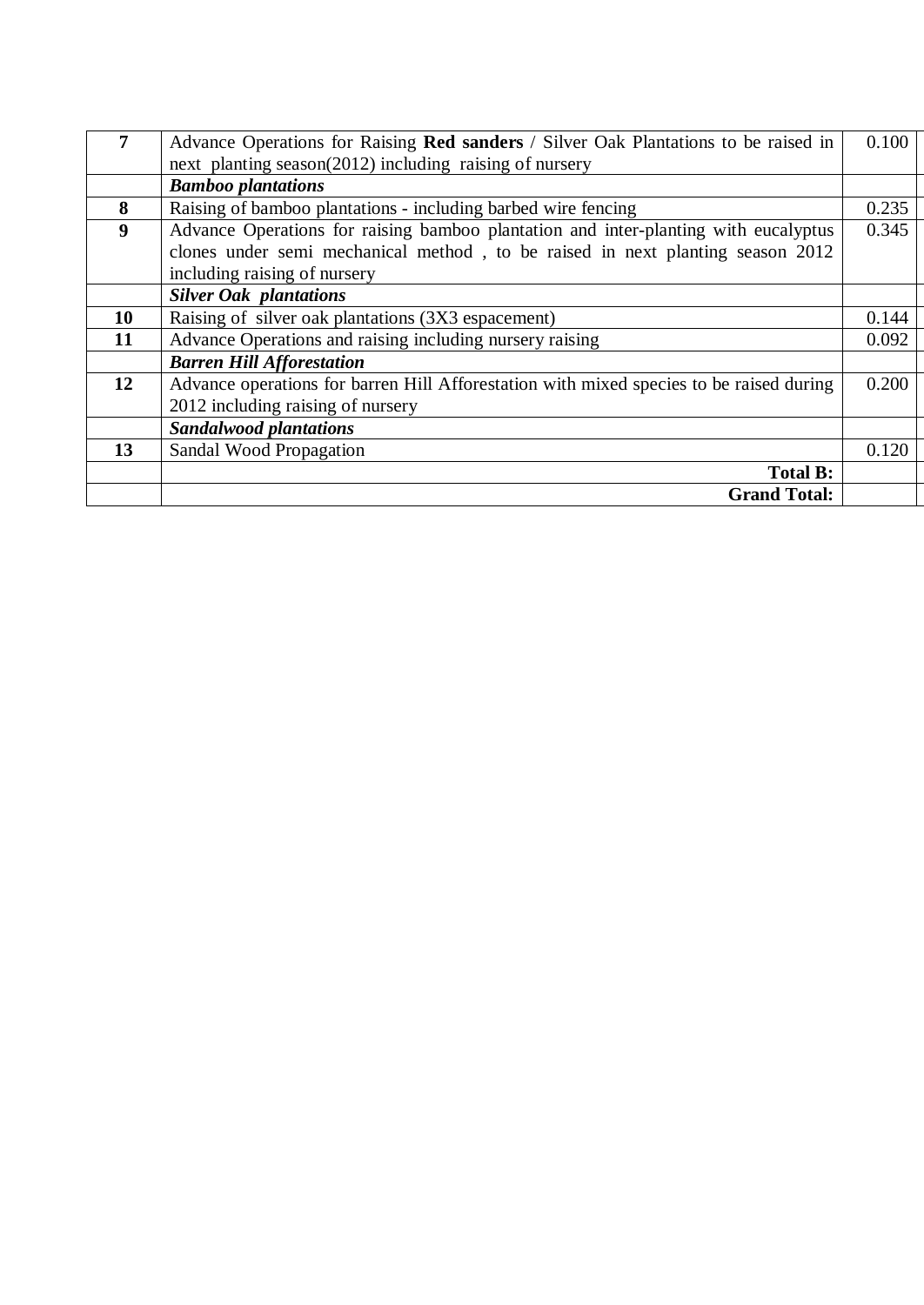**ANNEXURE - V**

# **FOREST AND WILDLIFE PROTECTION Rs. in lake**

| S. No          | <b>Name of the Component</b>                                                                                                                                                                            | Uni            |
|----------------|---------------------------------------------------------------------------------------------------------------------------------------------------------------------------------------------------------|----------------|
| 1              | Base camps- $5$ Tribal helpers + Ration                                                                                                                                                                 |                |
| 2              | Strike forces / Anti-poaching squad with Local helpers and hiring of vehicle (5 persons in each<br>unit under the control of a Forest Official)                                                         | 5              |
| 3              | Check posts (2 helpers)                                                                                                                                                                                 |                |
| $\overline{4}$ | Hire / operation Charges for boats                                                                                                                                                                      | A <sub>0</sub> |
| 5              | Maintenance of police parties + ration                                                                                                                                                                  | 20             |
| 6              | Repairs and maintenance of forest roads & tracks                                                                                                                                                        | 0.25           |
| $\overline{7}$ | Seizures safeguarding, feeding of accused, conduct of raids etc. including Cost of seize hammers<br>to DFOs / Sub-DFOs / ACF / FRO (T&WL)                                                               | 0.2/           |
| 8              | Maintenance of dog squads for checking the illicit transportation of the Red sanders                                                                                                                    | 2 per          |
| 9              | Construction of low cost sheds for storing of seized RS timber and protection from damage                                                                                                               |                |
| 10             | Annual maintenance of boundaries and pillars(Km/Nos.)                                                                                                                                                   | As p           |
| 11             | Construction of boundary pillars                                                                                                                                                                        | $\Omega$       |
| 12             | Construction of protection wall for urban forest blocks                                                                                                                                                 | 25.0           |
| 13             | Construction of quarters for protection staff. (Indicate category, range, beat and location. Land<br>should belong to Forest Dept. Design, estimate and built up area as per current years guidelines.) | 12             |
| 14             | Legal charges and charges to legal consultants                                                                                                                                                          | 0.1            |
| 15             | Organizing Martyr's day and service medal function                                                                                                                                                      | as<br>ac       |
| 16             | POL and Maintenance of Vehicles of FROs/ ACFs and Sub-DFOs                                                                                                                                              |                |
| 17             | Wages for drivers                                                                                                                                                                                       | $\overline{0}$ |
| 18             | Communication charges to FSO/FBO/ABO                                                                                                                                                                    | $\overline{0}$ |
| 19             | Purchase of arms and ammunitions (SLR guns, lathis) and vehicles                                                                                                                                        | Ac             |
| 20             | Travelling Allowances to FROs for protection duties                                                                                                                                                     |                |
| 21             | Social Security Fund                                                                                                                                                                                    |                |
|                | <b>GRAND TOTAL</b>                                                                                                                                                                                      |                |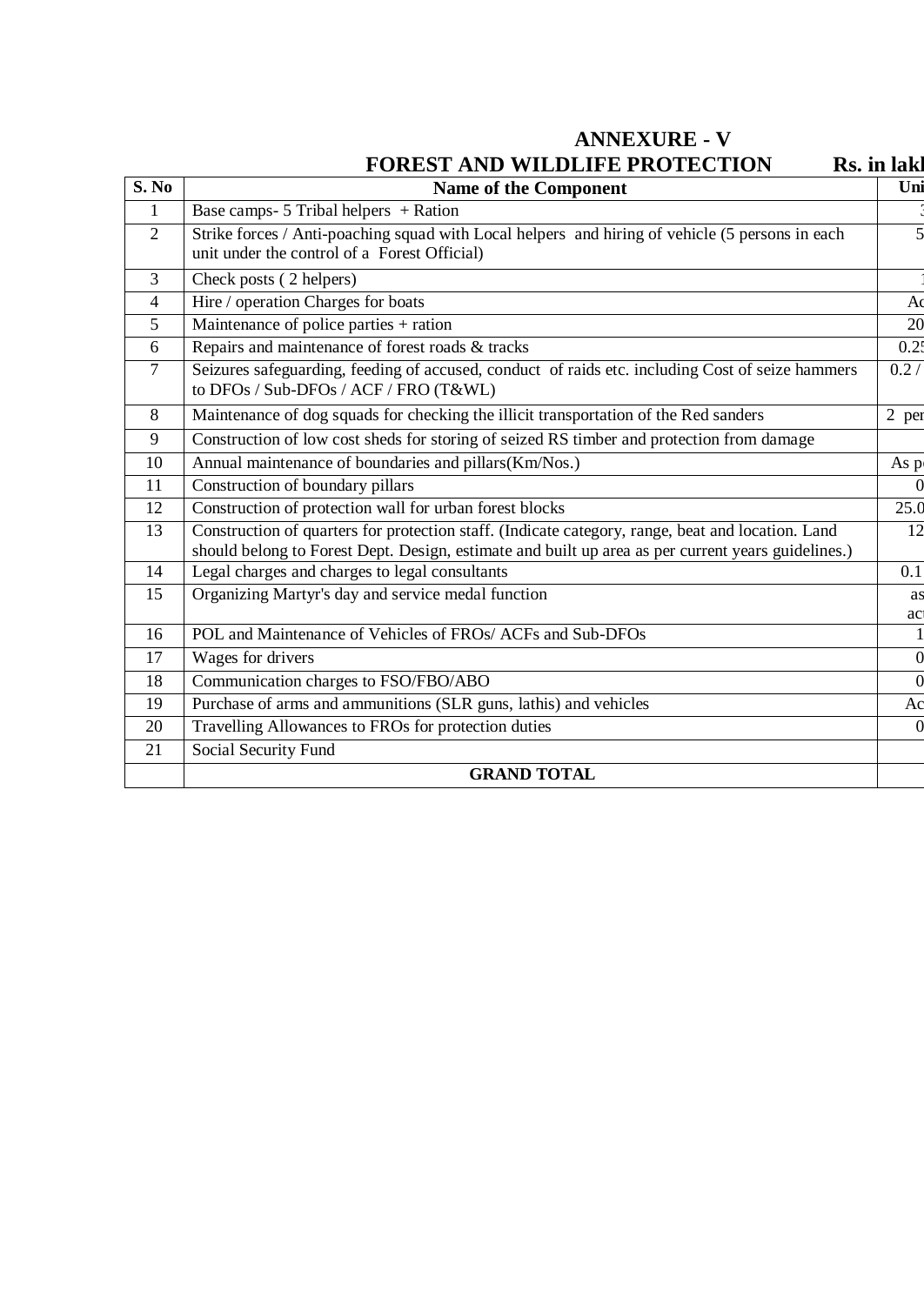# **ANNEXURE – VI**

## **FOREST FIRE MANAGEMENT**

|              |                                                                                                                                                                                                                    |              | Rs. ii     |
|--------------|--------------------------------------------------------------------------------------------------------------------------------------------------------------------------------------------------------------------|--------------|------------|
| SI.<br>No.   | Name of the Component                                                                                                                                                                                              | Unit<br>Cost | Quar<br>Ur |
| $\mathbf{1}$ | Creation of new fire lines (the fire lines which are not maintained<br>since $(5)$ years)                                                                                                                          | 0.065        |            |
| 2            | Fire Watchers for maintaining the existing fire lines and control<br>burning along extraction / bridle paths (for 5 months per year in<br>fire season i.e. April, May, 2011 and January, February, March,<br>2012) | 0.200        |            |
| 3            | Construction of Fire Watch Towers (in areas highly vulnerable to<br>fire risk and must be located where base camps are stationed.)                                                                                 | 2.000        |            |
|              | <b>Total</b>                                                                                                                                                                                                       |              |            |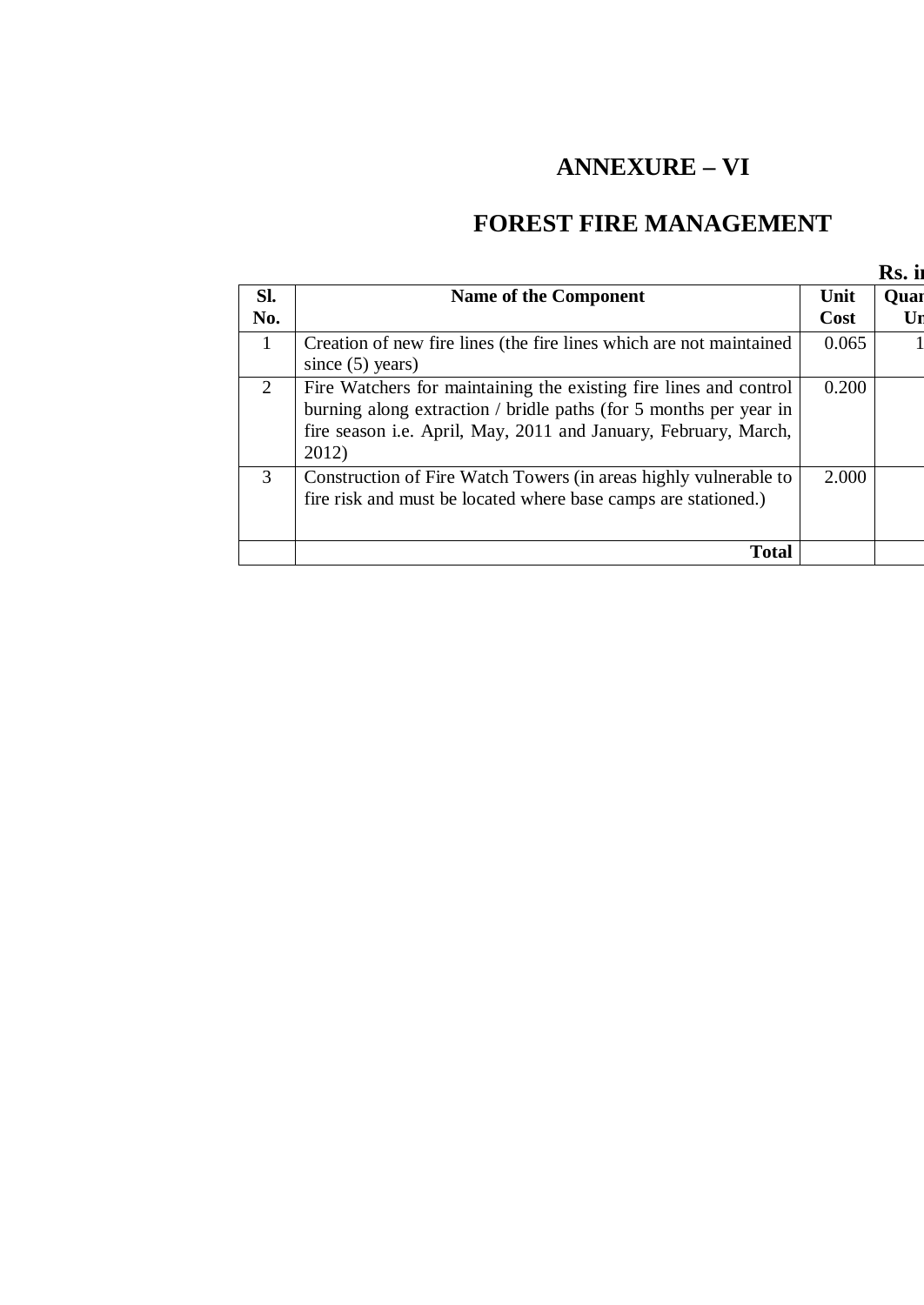### **ANNEXURE – VII**

## **BIODIVERSITY CONSERVATION**

| <b>S. No.</b> | <b>Item of Work</b>                              |
|---------------|--------------------------------------------------|
| 1             | Habitat Improvement*                             |
| 2             | Development of Water Resources                   |
| 3             | Man & Animal Conflict                            |
| 4             | WL Protection & Anti-Poaching                    |
| 5             | Fringe Area Development                          |
| 6             | Wildlife Extension & Education                   |
| 7             | Development of Deer Parks & Breed Centers*       |
| 8             | Research & Data Collection                       |
| 9             | Development & Maintenance of WL Prominence Areas |
| 10            | Maintenance of Zoo Parks*                        |
| 11            | Social Security Fund for payment of compensation |
|               | TOTAL                                            |

*\* Spillover works of 2010-11 included in these components*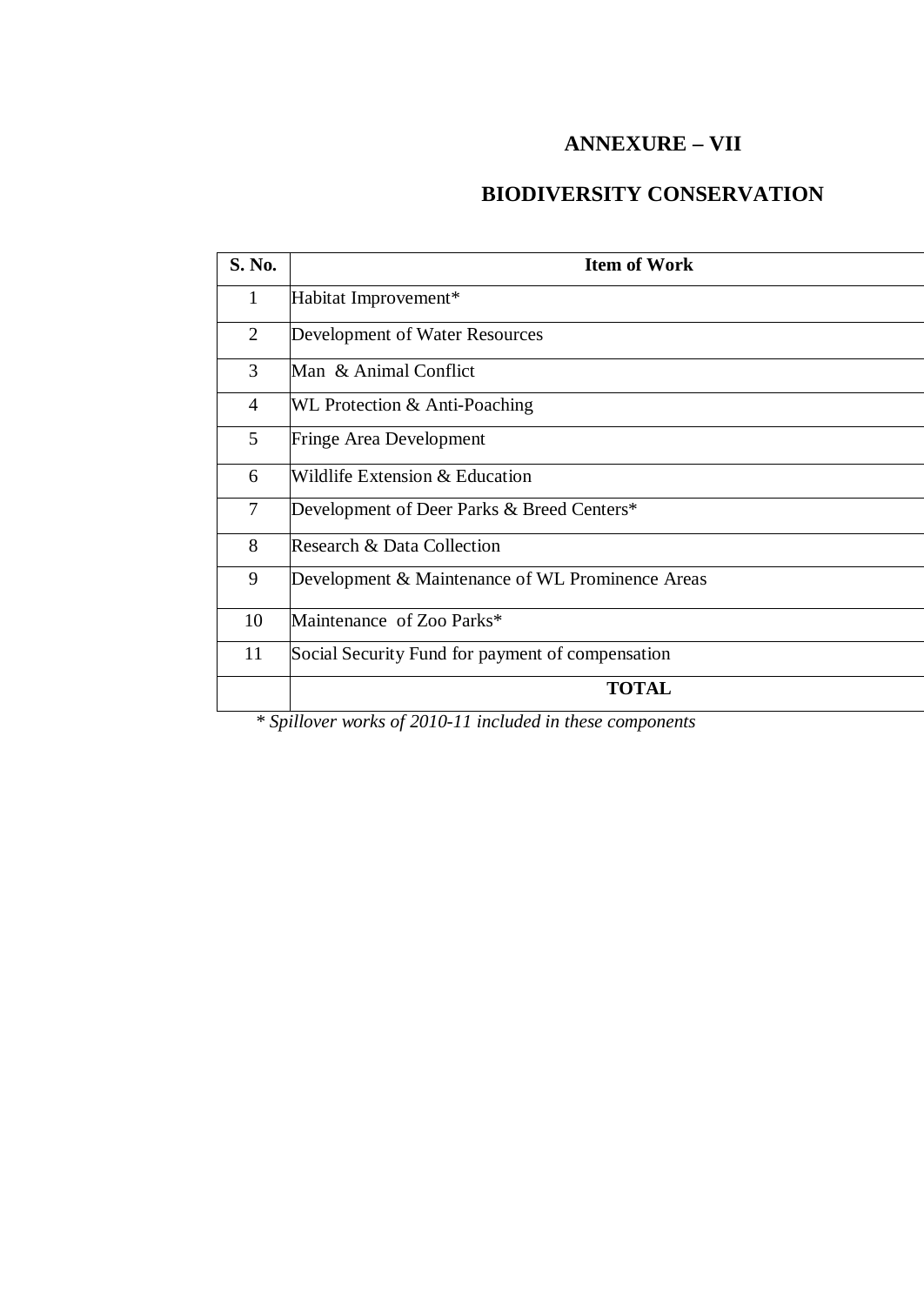### **ANNEXURE – VIII**

### **ECO-TOURISM**

| S.                      | <b>Circle</b>         | Outlay              |
|-------------------------|-----------------------|---------------------|
| No.                     |                       | <b>Rs. In Lakhs</b> |
| 1                       | Anantapur             | 54.95               |
| $\overline{2}$          | <b>Khammam</b>        | 13.00               |
| 3                       | <b>Kurnool</b>        | 50.00               |
| $\overline{\mathbf{4}}$ | <b>Guntur</b>         | 110.00              |
| 5                       | <b>Nizamabad</b>      | 54.00               |
| 6                       | Rajahmundry           | 87.50               |
| 7                       | <b>WLM</b> Tirupathi  | 20.00               |
| 8                       | <b>FDPT Srisailam</b> | 50.00               |
| 9                       | <b>WLM Eluru</b>      | 37.00               |
|                         | <b>TOTAL</b>          | 476.45              |

A.P. Forest department framed the Ecotourism Policy to promote Ecotourism in the state by involving local communities and other stakeholders for sustainable promotion of Ecotourism duly preserving the ecological balance.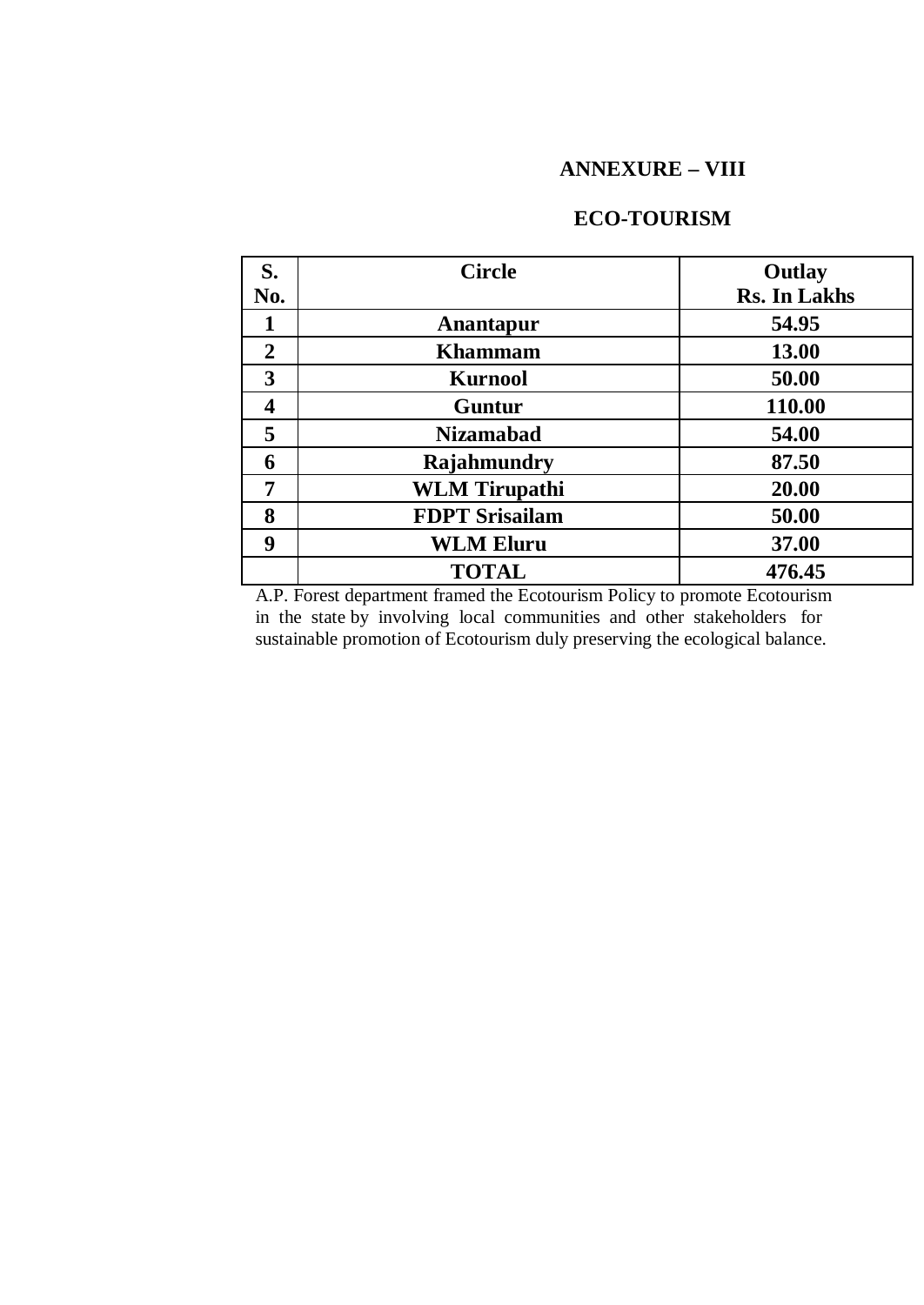## **ANNEXURE – IX**

## **RESEARCH AND DEVELOPMENT**

| SI.<br>No.     | Name of the Component                                                                    | F<br><b>Rs</b> |
|----------------|------------------------------------------------------------------------------------------|----------------|
| $\mathbf{1}$   | Strengthening research infrastructure $\&$ creation / maint. of central<br>nurseries     |                |
| $\overline{2}$ | Procurement of machinery $&$ equipment                                                   |                |
| 3              | Documentation $&$ strengthening of library                                               |                |
| $\overline{4}$ | Tree breeding activities                                                                 |                |
| 5              | Clonal forestry research and domestication of indigenous forest species                  |                |
| 6              | Seed technology, laboratory research, production of bio-fertilizer, etc.                 |                |
| $\overline{7}$ | Improvement of nursery tech. & production of QPM & clonal                                |                |
| 8              | Natural forest management & conservation of eastern ghat flora                           |                |
| 9              | Miscellaneous such as chemical & glass wares, maint. of res. plots $\&$<br>contingencies |                |
|                | <b>TOTAL</b>                                                                             |                |
|                |                                                                                          |                |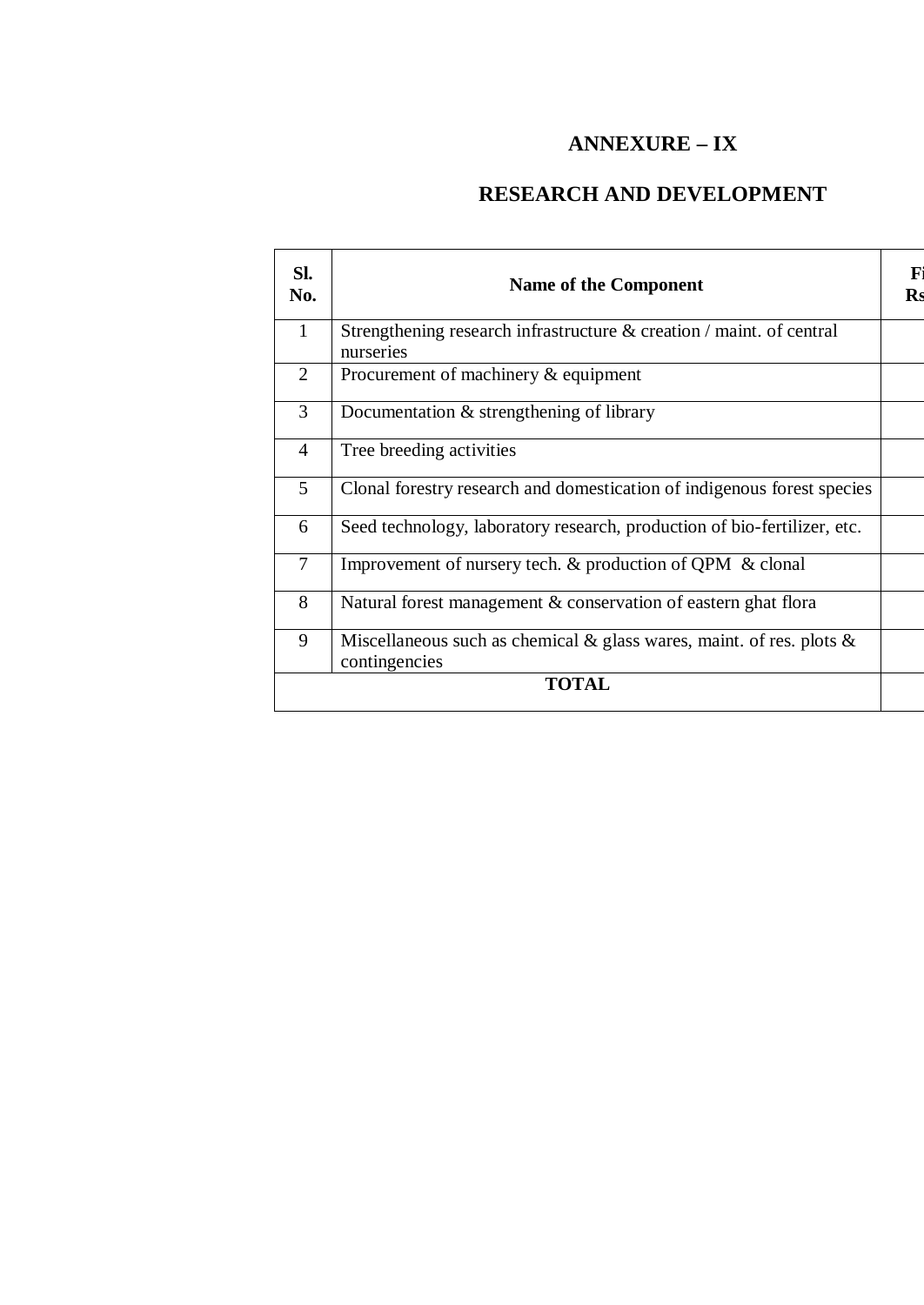# **ANNEXURE – X**

## **CAPACITY BUILDING**

|                |                                                           |               | Rs |
|----------------|-----------------------------------------------------------|---------------|----|
| S.No           | Name of the Component                                     | Unit          |    |
| $\mathbf{A}$ . | <b>New Infrastructure</b>                                 |               |    |
|                | Construction of Hostel Building for FRO trainees          |               |    |
| 2              | Construction of Buildings & Quarters                      |               |    |
| В.             | Trainings, Workshops, Study tours & Publications Proposed | 52 Nos.       |    |
|                |                                                           | On $5$        | As |
| $\mathbf{C}$ . | Specialized trainings and workshops on                    | <b>Themes</b> | ac |
| D.             | Maintenance of existing Infrastructure at APFA            |               | A: |
|                |                                                           |               | FS |
|                | <b>Grand Total</b>                                        |               |    |
|                |                                                           |               |    |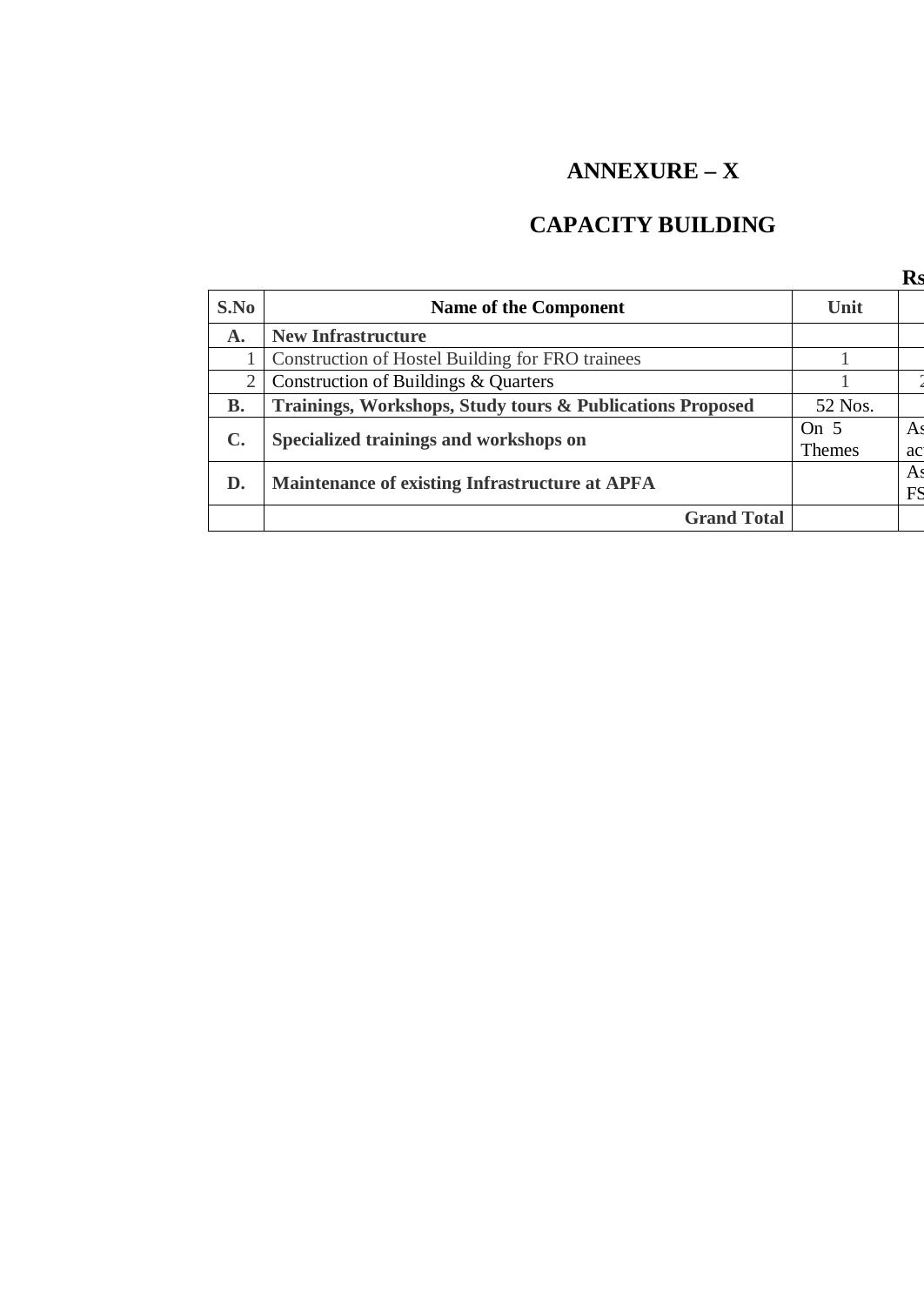## **ANNEXURE - XI INFORMATION TECHNOLOGY AND COMMUNICAT**

| S.<br>N <sub>0</sub> | <b>Name of the Component</b>                                                                                                                                                                                            |  |
|----------------------|-------------------------------------------------------------------------------------------------------------------------------------------------------------------------------------------------------------------------|--|
| $\mathbf{A}$         | Geomatics Activities - vegetation cover, change monitoring inside and outside forest<br>density mapping, stock mapping, analysis of RoFR claims, development of FMIS<br>package, survey of notified forest blocks, etc. |  |
| B                    | Improvement Infrastructure and communication - procurement of PDAs with GPS to                                                                                                                                          |  |
|                      | FBOs, broadband connectivity upto range level and upgradation and maintenance of                                                                                                                                        |  |
| C                    | softwares and hardwares<br><b>Establishment of Geomatics Center at 7th Floor</b>                                                                                                                                        |  |
| 1                    | <b>Civil Works</b>                                                                                                                                                                                                      |  |
|                      | Masonary (Brickwork, Partioning, WCs, Water pipes, Drainage etc)                                                                                                                                                        |  |
|                      | Flooring (sq ft)                                                                                                                                                                                                        |  |
|                      | Partitiong for officers cabins (sq ft)                                                                                                                                                                                  |  |
|                      | False Ceiling (sq ft)                                                                                                                                                                                                   |  |
|                      | <b>Electrical Wiring</b>                                                                                                                                                                                                |  |
|                      | Computer cubicals                                                                                                                                                                                                       |  |
|                      | $ACs$ (45 Tons)                                                                                                                                                                                                         |  |
|                      | Display Room Boards                                                                                                                                                                                                     |  |
|                      | <b>Furniture</b>                                                                                                                                                                                                        |  |
|                      | <b>Computer Chairs</b>                                                                                                                                                                                                  |  |
|                      | <b>Officers Chairs</b>                                                                                                                                                                                                  |  |
|                      | <b>Officers Tables</b>                                                                                                                                                                                                  |  |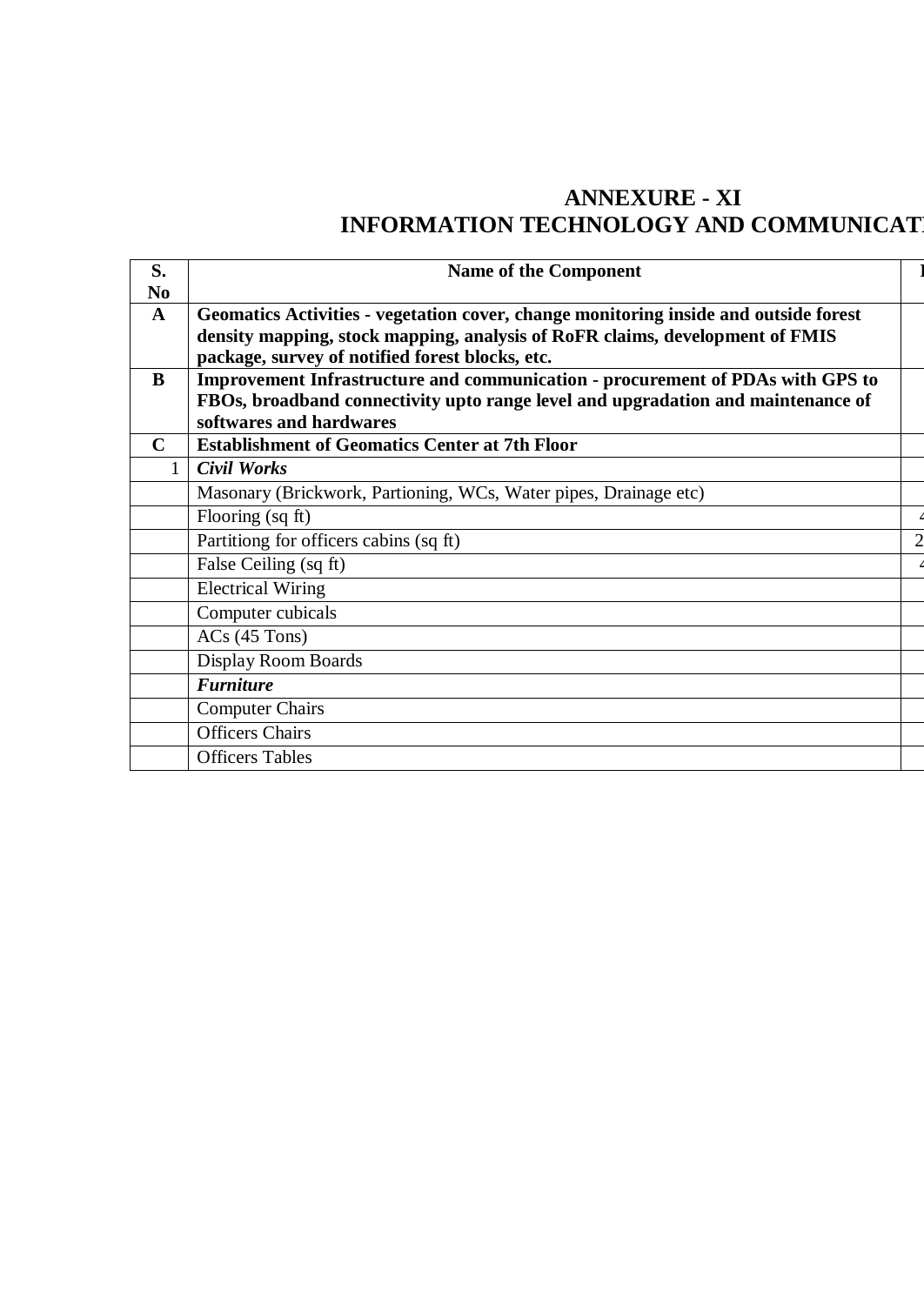|                | Side racks                                       |                    |  |
|----------------|--------------------------------------------------|--------------------|--|
|                | Wardrobes                                        |                    |  |
|                | Visitors, Training Room chairs                   |                    |  |
|                | Sofas (Officers, Demo room)                      |                    |  |
|                | Teepai                                           |                    |  |
|                | Miscellaneous (Locks, Doors, Handles etc)        |                    |  |
|                | <b>Conferencing Table</b>                        |                    |  |
|                |                                                  | Sub total C1       |  |
| $\overline{2}$ | <b>Hardware and Software for Geomatic Centre</b> |                    |  |
|                |                                                  | <b>Total C</b>     |  |
|                |                                                  | <b>GRAND TOTAL</b> |  |